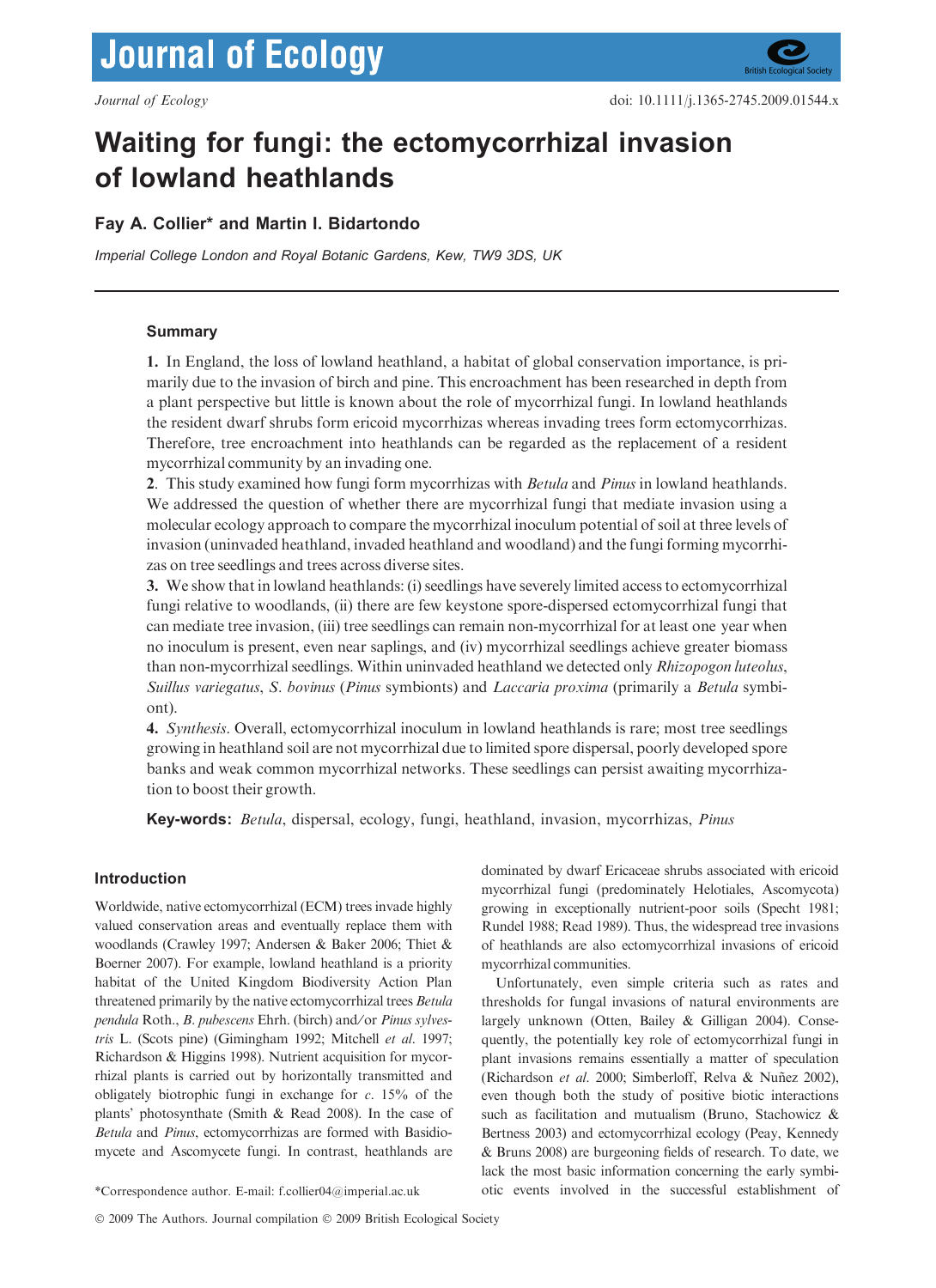ectomycorrhizal trees and early plant–fungal symbiotic events leading to successional dynamics (Read 1998; Horton & van der Heijden 2008; Smith & Read 2008), except in the case of primary succession thanks to the landmark work of Nara and colleagues at Mount Fuji in Japan (Nara, Nakaya & Hogetsu 2003a; Nara et al. 2003b; Nara & Hogetsu 2004; Nara 2006a,b, 2008) and post-fire succession due to the work by Bruns and colleagues at Point Reyes in California, USA (Gardes & Bruns 1996; Baar et al. 1999; Grogan, Baar & Bruns 2000; Bruns et al. 2002; Kennedy et al. 2007). Ectomycorrhizal tree invasion into arbuscular mycorrhizal habitats dominated by grasses is beginning to be examined (e.g. Dickie & Reich 2005; Thiet & Boerner 2007). However, primary successional habitats bear little similarity to lowland heathlands both in terms of vegetation and geographic proximity (the closest site to the present study area is over 3500 miles away). This raises the possibility that the mycorrhizal fungi involved and the dependence of seedlings upon mycorrhizal fungi may differ in the lowland heathlands of England compared to the habitats analysed so far. Studies have also indicated that ectomycorrhizal inoculum potential (i.e. windand/or animal-dispersed ectomycorrhizal fungal propagules) outside, but adjacent to, woodland areas can be restricted both in spatial distribution and species composition (Boerner, DeMars & Leicht 1996; Bidartondo, Baar & Bruns 2001; Dickie & Reich 2005; Haskins & Gehring 2005). As far as we are aware, this is the first study on the role of ectomycorrhizas in any tree invasion in Britain.

Tree encroachment into British heathlands has not escaped the attention of ecologists and consequently it is relatively well characterized from a plant perspective (Gimingham 1978; Miles & Kinnaird 1979). Factors known to determine susceptibility to tree invasion within heathlands include seed availability (Hester, Gimingham & Miles 1991a; Mitchell et al. 1997; Manning, Putwain & Webb 2004, 2005), soil nutrients (Hester, Miles & Gimingham 1991b; Mitchell et al. 2000; Manning, Putwain & Webb 2004, 2005), disturbance (Manning, Putwain & Webb 2004, 2005), gap formation (Marrs 1987) and heath successional stage (Khoon & Gimingham 1984). Preventing heath-to-woodland succession and encouraging heath regeneration have emerged as primary management goals (Marrs 1987). Controlled prescribed burning combined with livestock grazing may achieve these goals effectively in larger northern upland heathlands (Khoon & Gimingham 1984), but this form of management is often impractical in the fragmented lowland heathlands of densely populated southern England. In fact, controlling invasions of lowland heaths by Betula (which re-sprouts from stumps) is rarely cost-effective (Mitchell et al. 2000). As a consequence, lowland heathlands provide a uniquely relevant ecosystem to unravel the pathways and mechanisms of a largely unchecked native ectomycorrhizal invasion. As far back as 1979, Miles & Kinnaird hypothesized that a lack of ectomycorrhizal inoculum in heathlands slows invasion by birch and pine and that there are ectomycorrhizal fungal species-specific effects on the establishment of tree seedlings that invade heathlands. Here, we will test four related, but more specific, hypotheses:

- 1 Ectomycorrhizal inoculum in heathlands is less abundant and diverse than in woodlands.
- 2 Pioneer, spore-dispersed, ectomycorrhizal fungi are predominant on heathland seedlings.
- 3 Where saplings or trees are present, seedlings are colonized via vegetative fungal growth rather than spore colonisation.
- 4 Mycorrhizal seedlings achieve greater biomass than non-mycorrhizal seedlings.

So far, the greatest array of studies of any ectomycorrhizal fungal succession (i.e. dispersal, establishment, persistence and replacement) was carried out in the 1980s using a young B. pendula plantation at the Bush Estate in Scotland as a model system (Ford, Mason & Pelham 1980; Deacon, Donaldson & Last 1983; Fleming 1983, 1984, 1985; Fox 1983; Last et al. 1983, 1984; Mason et al. 1983; Dighton & Mason 1984; Mason, Wilson & Last 1984; Fleming, Deacon & Last 1986; Last, Dighton & Mason 1987; Gibson & Deacon 1988; Deacon & Fleming 1992). These studies established the successional dynamics of 'early' through to 'late' stage fungi forming ectomycorrhizas with Betula. However, these studies were conducted on agricultural soil and relied mainly on fungal fruiting body surveys which can poorly represent a site's ectomycorrhizal diversity (Taylor & Alexander 1990; Gardes & Bruns 1996; Jonsson et al. 1999; Horton & Bruns 2001; Taylor 2002; Nara et al. 2003b) and to a lesser extent on morphological identification of fungi from ectomycorrhizal roots, which is a low-resolution and low-throughput approach compared to today's DNA-based identification (Peay, Kennedy & Bruns 2008). In addition, it is possible that other fungi may form mycorrhizas with invading tree seedlings. Some studies have suggested that there are shared ectomycorrhizal-ericoid fungi in P. sylvestris forest habitats with an ericaceous understorey, leading Vrålstad, Fossheim & Schumacher (2000) to hypothesize that members of the ericoid mycorrhizal clade Rhizoscyphus ericae can form both ecto- and ericoid mycorrhizas. This is yet to be tested under field conditions, where it may explain P. sylvestris encroachment into heathlands without the need for, or in addition to, strictly ectomycorrhizal fungi. Similarly, arbuscular mycorrhizas have been reported in B. pubescens (Haigh 2001) and in Pinus muricata (Horton, Cazares & Bruns 1998), albeit in areas dominated by arbuscular mycorrhizal plants.

In this study, we used seedling bioassays to determine whether the inoculum potential of ectomycorrhizal fungi varies within lowland heathlands with respect to the level of tree invasion within different sites. We complemented our data by sampling tree roots at six sites, naturally established tree seedlings at five sites and outplanted tree seedlings at one site. The sampling of seedlings in situ provides us with the opportunity to assess whether bioassays are selective for fungi that colonize seedlings via spores (Newton 1991). Mycorrhizal fungi cannot usually be identified by the morphology of their mycorrhizas alone; therefore, we sequenced fungal DNA from single ectomycorrhizas (i.e. a DNA barcoding approach), which is a more accurate and precise approach than using pooled roots and⁄ or screening with restriction enzymes. The study aims to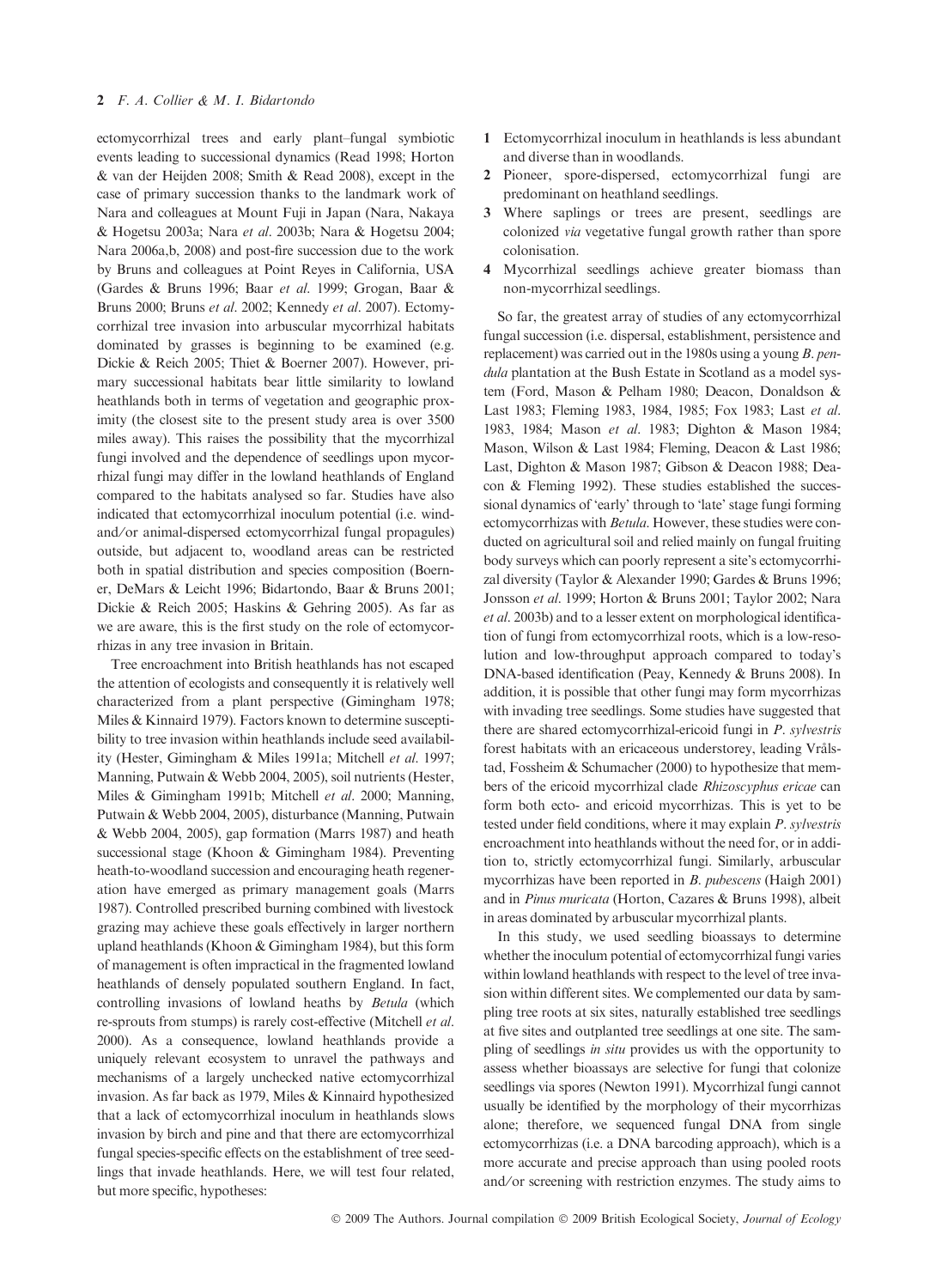determine whether ectomycorrhizal fungal inoculum is homogeneously distributed in heathland soils and to identify which mycorrhizal fungi are involved in tree invasion of heathlands. Specifically, we predicted that ectomycorrhizal diversity differs between uninvaded heathland, invaded heathland and woodland soils (see Materials and methods for definitions).

#### Materials and methods

#### STUDY SITES

Seven lowland heathlands in England (abbreviated Cd, Gd, Hw, Kw, Sw, Td, Tw, see Table 1 for details) were surveyed for mycorrhizal fungi. All of these sites are National Nature Reserves (NNR). Five of the sites (Hw, Kw, Sw, Td and Tw) are being invaded by Betula spp. and  $P.$  sylvestris, one (Cd) only by Betula spp. and one (Gd) only by P. sylvestris. All main types of lowland heathland were surveyed: wet, dry, dune and Breck (a mosaic of grasses and heathers). In field studies, we did not differentiate between B. pendula and B. pubescens due to their high morphological, ecological and physiological similarities and their overlapping distribution. However, drier areas are generally invaded by B. pendula and wetter areas by B. pubescens (Atkinson 1992). The sites closest to each other are Tw and Td at c. 1.2 km apart and the greatest distance between sites is 250 km between Cd and Sw.

#### MYCORRHIZAL INOCULUM POTENTIAL BIOASSAYS

To assess mycorrhizal inoculum potential six square  $1.5 \text{ m}^2$  plots, two in each of three levels of invasion, were selected at six sites (Cd, Gd, Hw, Kw, Sw and Tw). Levels of invasion were defined as: uninvaded heathland, an area without Betula or Pinus trees or saplings; invaded heathland, an area with young isolated Betula and/or Pinus saplings (typically 0.5–1 m tall); and woodland, an area with trees (over 1.5 m tall) and a heath understorey. Plots were set up away from footpaths to avoid disturbance and they were sampled between 29 May and 9 July 2007. Plots were between 5 and 45 m apart (average  $= 20$  m) in uninvaded heathland, 4.5 and 92 m apart (average =  $35 \text{ m}$ ) in invaded heathland and  $7.5$  and  $25 \text{ m}$  apart (average  $= 14$  m) in woodland. The variation is due to our goal of finding areas with appropriate levels of invasion and similar vegetation across all sites.

From within each plot, five soil cores (c. 2.5 cm diameter  $\times$  20 cm depth) were removed from arbitrary positions. The soil corer was cleaned with household bleach between sampling each plot. At each site, the uninvaded plots were sampled first to further minimize the

risk of contamination from the woodland plots, which were presumed to contain a higher diversity and density of fungi. Soil samples were stored in sealed plastic bags at 4 °C until use. Bioassays were set-up within 6 days of soil collection (average of 2 days). Each soil core was manually homogenized in a sterile plastic bag and no material such as roots or small stones was removed. The soil from each core was divided between two bioassay tubes (RLC-3UV Ray Leach Conetainer; Stuewe & Sons Inc., Corvallis, OR, USA), each containing c. 45 cm3 of soil. Control bioassays were set-up using autoclave-sterilized soil originating from a mix of soil cores; the soil was sterilized twice, 48 h apart. A small amount of porous non-organic cloth was placed at the bottom of each bioassay tube to prevent the soil from pouring out and to allow excess water to drain. For each soil core, one bioassay tube was planted with B. pendula seeds and one with P. sylvestris seeds. Seeds were surface-sterilized in diluted bleach (0.25%) and rinsed with deionized water. If seeds did not germinate, additional seeds were added on subsequent days. A cutting of Calluna vulgaris was planted in each bioassay tube to more closely reproduce the heathland environment. The cutting used was from the site where the soil was obtained. On occasions when the cutting died, it was replaced with a cutting from the same heathland where possible, otherwise it was replaced with a cutting from the nearest available heathland. Seedlings were grown in a controlled environment (18 °C) for 16 h at 270–290 µmol m<sup>-2</sup> s<sup>-1</sup> photon flux density, 16 °C for 8 h in dark, at 60% relative humidity) in ventilated  $5 \times 23$  cm plastic bags to prevent cross-contamination, and they were watered as necessary to retain soil moisture. After 4 months, seedlings were removed from the bioassay tubes, rinsed and their roots were manually disentangled from the soil and ericoid hair root mass and examined using a dissecting microscope. Bioassays were recorded as mycorrhizal if an ectomycorrhiza was present on at least one seedling within the bioassay or as non-mycorrhizal if no ectomycorrhizas were detected on any seedlings in the bioassay. Some seedlings had roots that were not ectomycorrhizal but had morphological features that indicated the root may be at an early stage of mycorrhization such as a lack of root hairs. Bioassays that contained seedlings within this category and contained no developed ectomycorrhizas were initially recorded as potentially mycorrhizal, and following DNA sequence analysis the bioassay was placed within the mycorrhizal or non-mycorrhizal category. A sample of each mycorrhizal or potentially ectomycorrhizal morphotype present in each individual bioassay tube was obtained and its DNA was extracted immediately. If other roots of the same morphotype were present, representatives were placed in deionized water, frozen to  $-80$  °C and lyophilized. Seedlings were then lyophilized and weighed. DNA was extracted using Extract-N-Amp (Sigma,

Table 1. Description of the seven lowland heathland sites sampled. Abbr., Abbreviated name. NA indicates that sampling did not take place

| Abbr.          | Site                           | County    | UK National<br>Grid Reference | Type       | Trees         | Date*    | Date†   |
|----------------|--------------------------------|-----------|-------------------------------|------------|---------------|----------|---------|
| C <sub>d</sub> | Cavenham Heath                 | Suffolk   | TL 753 724                    | Breck, dry | Betula        | NA       | 18/6/07 |
| Gd             | Studland and Godlingston Heath | Dorset    | SZ 014 826                    | Dune, dry  | Pinus         | NA       | 29/6/07 |
| Hw             | Holt Heath                     | Dorset    | SU 065 045                    | Wet        | Betula, Pinus | 13/6/05  | 14/6/07 |
| <b>Kw</b>      | Kingston Great Common          | Hampshire | SU 186 035                    | Wet        | Betula, Pinus | 24/5/05  | 29/5/07 |
| Sw             | Stoborough Heath               | Dorset    | SY 936 849                    | Wet        | Betula, Pinus | 14/7/05  | 26/6/07 |
| Td             | Thursley                       | Surrey    | SU 909 406                    | Dry        | Betula, Pinus | Varioust | NA.     |
| Tw             | Thursley                       | Surrey    | SU 907 418                    | Wet        | Betula, Pinus | 7/7/05   | 9/7/07  |

\*The date of sampling for naturally occurring seedlings is shown as Date.

†The date of sampling for bioassays and tree roots is shown as Date.

‡Naturally occurring seedlings were collected from Td at various dates from May 2005 to October 2006.

© 2009 The Authors. Journal compilation © 2009 British Ecological Society, Journal of Ecology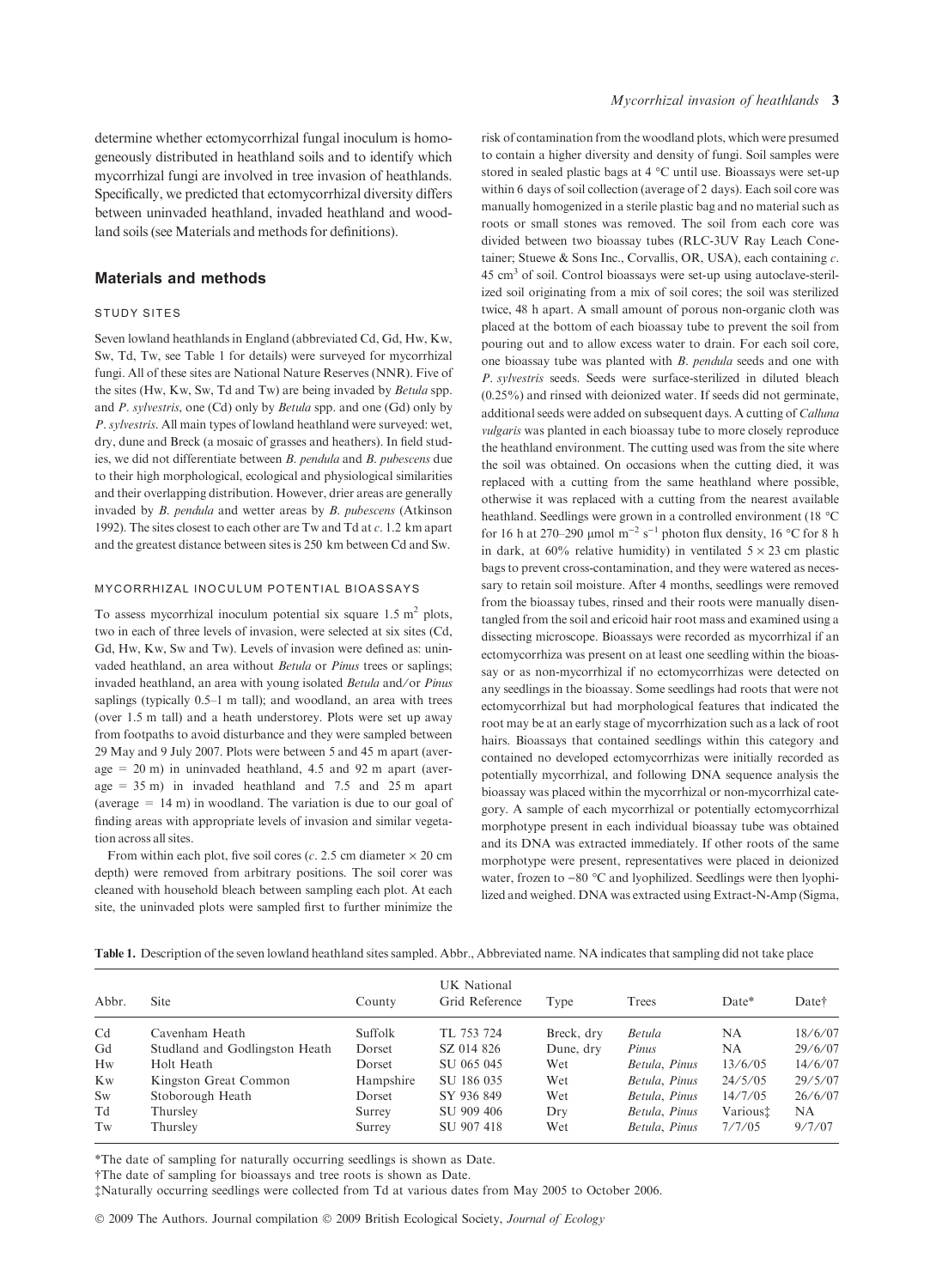Dorset, UK); each root was placed in  $10 \mu L$  of extraction solution in a 96-well plate, heated to 95  $\degree$ C for 10 min, allowed to cool to room temperature, and then 10 µL of dilution solution were added and mixed.

#### IN SITU MYCORRHIZAS

When collecting soil cores for bioassays, an additional five cores were removed per woodland plot to examine ectomycorrhizas. The contents of these cores were individually washed through a series of sieves of decreasing pore size, and sieves of at least 500 um mesh size were viewed under a dissecting microscope. The DNA of one root per morphotype was extracted immediately using the method described above. The roots of Betula sp. and P. sylvestris were not distinguished when sampling from mixed woodlands. Remaining samples of each morphotype were stored in deionized water at  $-80$  °C and lyophilized.

Naturally occurring seedlings were sampled from different levels of invasion and from different sites to identify the fungi forming ectomycorrhizas with naturally occurring seedlings and to establish whether mycorrhizal seedlings have a greater biomass than non-mycorrhizal seedlings. From the beginning of germination (18 May 2005) until 27 June 2005 (by which date all seedlings had died or been removed) naturally occurring seedlings in their first year of growth were sampled from six  $75 \times 75$  cm grids (three in woodland and three in invaded heathland) every 10 days at Td. Additional seedlings in their first year of growth were sampled on eleven dates from Td between the 6 June 2005 and 17 October 2005 from outside of the sampling grids at Td, and seedlings estimated to be under 3 years old were opportunistically sampled from four sites (Hw, Kw, Sw and Tw) in 2005 and 2006 and from Td in 2006. The location of these additional seedlings was recorded with regard to level of invasion. Seedlings and surrounding soil were cut out with a soil knife. Then the entire root system of each seedling was thoroughly extricated from the dense mass of ericoid hair roots characteristic of heathland soils using water and tweezers. Samples of mycorrhizas were removed and their DNA was extracted following Gardes & Bruns's (1993) protocol modified for silica binding and purification (Gene-Clean, Q-Biogene). Both the shoot and root of all seedlings sampled from Td in 2005 were then freeze-dried before weighing.

#### OUTPLANTED SEEDLINGS

In August 2006, two transects were laid out radiating away from each of four Betula and ten P. sylvestris focal saplings at Tw. Transects were located so that they were at least 4 m away from any other sapling. On 31 August, 15 September and 25 September 2006, five seedlings (either P. sylvestris or B. pendula to match the sapling) were planted at each of four points along each transect. The outplanted non-mycorrhizal seedlings originated from seeds sown on a pasteurized peat:sand (2 : 1 by volume) mix in 576-cell plug trays (LBS Group, Lancashire, UK) lined with porous non-organic cloth. The trays were placed in a growth chamber for 23 days and then transferred to a cold frame for 5 days. For seedling outplanting, the height of each focal sapling was recorded (between 0.4 and 0.76 m tall) and points set-up at this distance away from the sapling (point 1, within estimated rooting zone), twice the distance (point 2, edge of estimated rooting zone), three and four times the distance (points 3 and 4, outside estimated rooting zone). Estimates of the rooting zone of Betula and Pinus were obtained after a wildfire exposed root systems at Td and Tw; post-fire, the length of seven exposed roots from four Betula and 14 exposed roots from 13 Pinus trees were measured along with

the height of the corresponding individual. Using these values, regression analysis indicated that the root systems extended up to at least 1.8 and 1.1 times the height of Betula and Pinus trees, respectively. Additionally, three control transects were set-up for each species with no focal sapling, the points along these three transects were 0.5 m apart. On 31 October 2006, one or two seedlings were harvested from each point. Seedling survival was recorded at the date of the first harvest in October 2006, after snowfall on 4 February 2007 and on 14 April 2007. After 5 months, on 16 April 2007, all remaining seedlings were harvested.

#### ENDOMYCORRHIZAL ASSESSMENT

Following a bioassay study conducted in 2006 at six sites (Cd, Gd, Hw, Kw, Sw and Td) at three invasion levels, B. pendula, P. sylvestris and Calluna vulgaris root samples from 169 bioassays (representing all sites and invasion levels) were stained with acid fuchsin following the method in Appendix A of Peterson & Massicotte (2004). Stained roots were viewed under a light microscope to detect endomycorrhizal structures (i.e. arbuscules, coils).

#### FUNGAL IDENTIFICATION

Polymerase chain reaction (PCR) amplification of the internal transcribed spacer region using primers ITS1F (Gardes & Bruns 1993) and ITS4 (White et al. 1990) was attempted for all samples. An aliquot of 2  $\mu$ l of extracted DNA was combined with 8  $\mu$ l of 2x Extract-N-Amp solution or PicoMaxx reaction mix (Stratagene, Cedar Creek, TX, USA). Amplifications were performed with an initial denaturation at 94 °C for 1 min, followed by 35 cycles of 94 °C for 30 s, 53 °C for 55 s and 72 °C for 50 s, with a final extension of 72 °C for 7 min. PCR products were visualized on a 2% agarose gel with ethidium bromide. If bands of the PCR products were barely visible, a nested PCR of the sample was performed using ITS1 (White et al. 1990) and ITS4 from a  $1:100 \text{ H}_2\text{O}$  dilution including the original negative control. After amplification, the PCR products were purified using ExoSAP-IT (USB, Cleveland, OH, USA) and cycle-sequenced using BigDye v3.1 (Applied Biosystems, Foster City, CA, USA). The cycle-sequenced products were separated by electrophoresis using an ABI3730 Genetic Analyzer (Applied Biosystems). The DNA sequences were edited in Sequence Navigator (Applied Biosystems) or Sequencher (GeneCodes, Ann Arbor, MI, USA). Preliminary identification was achieved by conducting a BLASTn search on Gen-Bank (http://www.ncbi.nlm.nih.gov/blast). DNA sequences were then aligned using Clustal X (Jeanmougin et al. 1998), visually corrected, and a neighbour-joining tree was generated using paup\* v. 4.0b10 (Swofford 2002). Samples of the same fungal genus or within the same terminal clade of the neighbour-joining tree were then realigned with congeners from GenBank using Muscle (Edgar 2004) and visually corrected using MacClade (Maddison & Maddison 2003). Identifications were confirmed using a combination of producing a neighbour-joining tree using paup and analysis with porur (Schloss & Handelsman 2005). Representative DNA sequences have been submitted to GenBank under accession numbers FJ876156 to FJ876189.

#### STATISTICAL ANALYSIS

Unless otherwise stated, all statistical analyses were conducted using R version 2.7.2 (R Development Core Team 2008) and all models reported are the minimum adequate models; models were tested for potential simplification by testing for significant differences between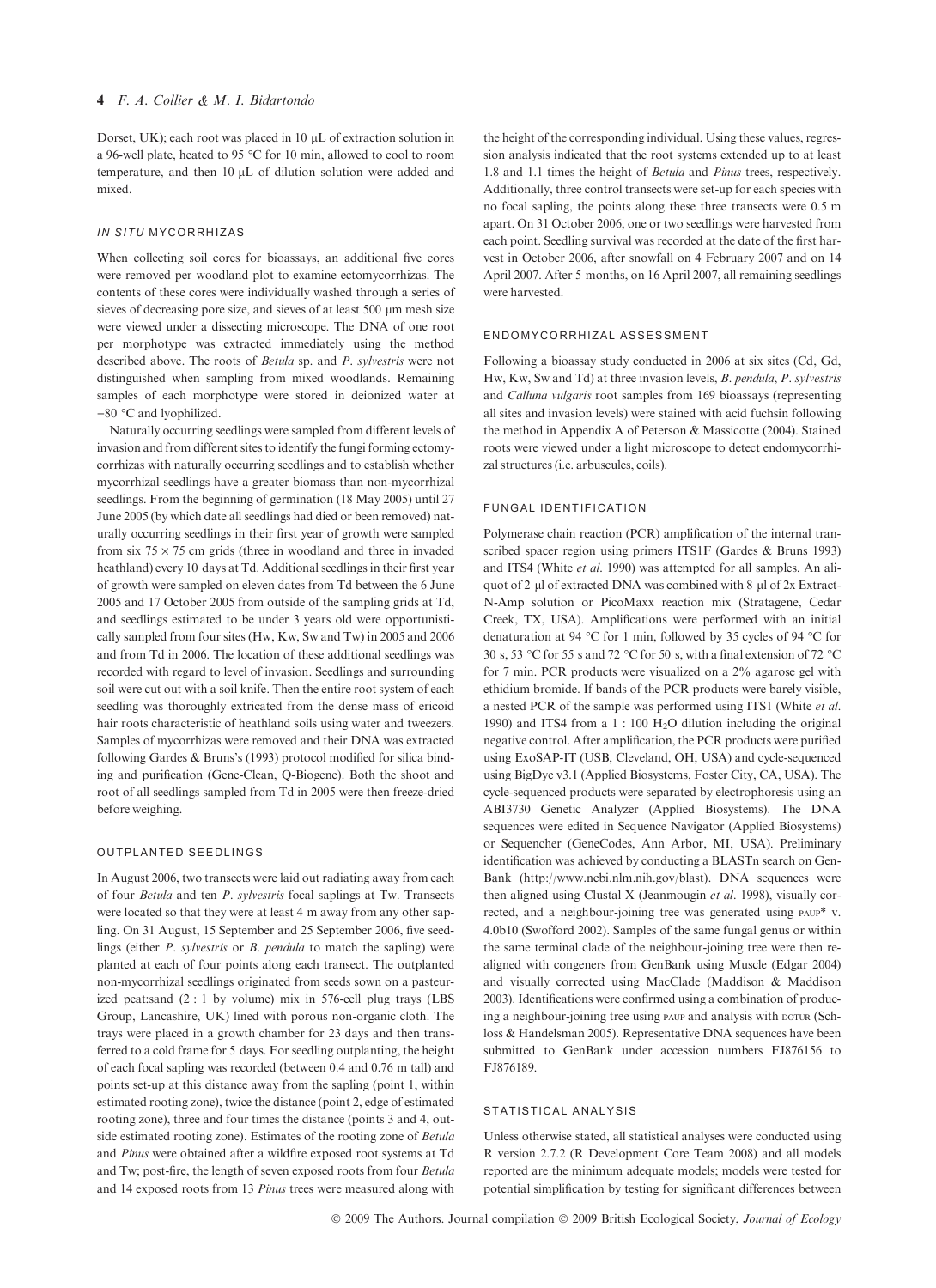models with anova. Differences and interactions between sites and invasion level in the proportion of bioassays within a plot that were mycorrhizal versus non-mycorrhizal were tested by applying a generalized linear model (GLM) with binomial errors or quasi-binomial errors if needed, to account for over-dispersion. This analysis was conducted separately for B. pendula bioassays and P. sylvestris bioassays. Richness and diversity indices calculations omitted the two samples of fungi that could not be unambiguously assigned to a taxon, due to a lack of significant similarity with any samples in GenBank. Fungal richness estimators and diversity indices were calculated using the number of soil cores containing each fungus in order to compare seedling bioassay and mature tree root data. The number of fungi was pooled among sites within the same level of invasion to compare richness and diversity between levels of invasion and mature tree roots. The Shannon index  $(H')$  takes into account the number and evenness of species using the equation:

$$
H' = -\sum (p_i \log_{10} p_i),
$$

where  $p_i$  = relative abundance of each fungus, calculated as the proportion of samples of a given fungus to the total number of samples in the same level of invasion.

Simpson's index  $(D)$  measures the probability that two fungi randomly selected from a sample will be identical, taking into account the diversity and the relative abundance of each fungus. We report Simpson's reciprocal index  $(1/D)$ . Simpson's Index  $(D)$  is calculated as:

$$
D = \sum ((n(n-1))/(N(N-1))),
$$

where  $n =$  the total number of soil cores containing a particular fungus within the same invasion level, and  $N =$  the total number of soil cores containing all fungi within the same invasion level. Fungal richness estimates – first-order Chao (Chao1), secondorder Chao (Chao2), first-order Jackknife (Jack1) and secondorder Jackknife (Jack2) – were calculated using EstimateS (Colwell 2005) with a soil core as sample unit to allow for comparisons between bioassays and mature tree roots. Each estimate was based on 50 randomizations of sample order without replacement. Ectomycorrhizal fungal accumulation curves were calculated in EstimateS using the same data set. Using data describing the presence and absence of ectomycorrhizal fungi at each site where bioassays were conducted, we conducted a non-metric multi-dimensional scaling analysis to assess differences in the ectomycorrhizal community among sites.

To test for an effect of site, level of invasion, mycorrhizal status and any interactions on the number of seedlings in a bioassay, we conducted a GLM with a Poisson error distribution. The effect of site, level of invasion, mycorrhizal status and any interactions on average seedling mass in bioassays was tested with a three-way anova. This analysis was conducted separately for P. sylvestris bioassays containing two seedlings, B. pendula bioassays containing two seedlings and B. pendula bioassays containing three seedlings. The analysis was not conducted for B. pendula or P. sylvestris bioassays containing any other number of seedlings at harvest. Nearly, all P. sylvestris bioassays contained two seedlings ( $n = 163$ ), and the majority of *B. pendula* bioassays contained two  $(n = 41)$  or three seedlings  $(n = 62)$ . We transformed birch mass data using the natural log to normalize the residuals. Fungal-specific effects on bioassay seedling mass were tested using Minitab (Minitab Inc. 2000) using Kruskal–Wallis nonparametric tests or t-tests depending upon the distribution of the data by comparing the mass of seedlings with a specific fungus to all other mycorrhizal seedlings, but only when the bioassays contained the same number of mycorrhizal seedlings at harvest and the number of bioassays containing an individual fungus was greater than five. We tested for an effect of mycorrhizal status on the biomass of naturally occurring seedlings at Td using a Kruskal–Wallis test. We also tested for an effect of the level of invasion on the proportion of seedlings which were mycorrhizal versus non-mycorrhizal using a GLM with quasi-binomial errors with data from naturally occurring seedlings under 1 year old sampled from five sites.

#### **Results**

#### MYCORRHIZAL INOCULUM POTENTIAL BIOASSAYS

In total, 360 experimental and 10 control bioassays were set up. Of the 359 experimental bioassays with live seedlings at harvest, 404 root samples were used for DNA sequencing. The proportion of bioassays containing mycorrhizal seedlings was lowest in uninvaded heathland soil bioassays (7.5%,  $n = 9$ ) and highest in the woodland soil bioassays (48%,  $n = 58$ ). All control bioassays yielded non-mycorrhizal seedlings. The level of invasion (uninvaded heath, invaded heath or woodland) and site had a highly significant effect on the proportion of B. pendula bioassays containing non-mycorrhizal seedlings (GLM with binomial errors; invasion level,  $F = 65.3_{2.28}$ ,  $P < 0.001$ ; site,  $F = 27.9_{5,30}$ ,  $P < 0.001$ , Fig. 1a). There was



Fig. 1. The number of mycorrhizal (black) and non-mycorrhizal (open) Betula pendula bioassays (a) and Pinus sylvestris bioassays (b) at each of six lowland heathlands (see Table 1 for site abbreviations).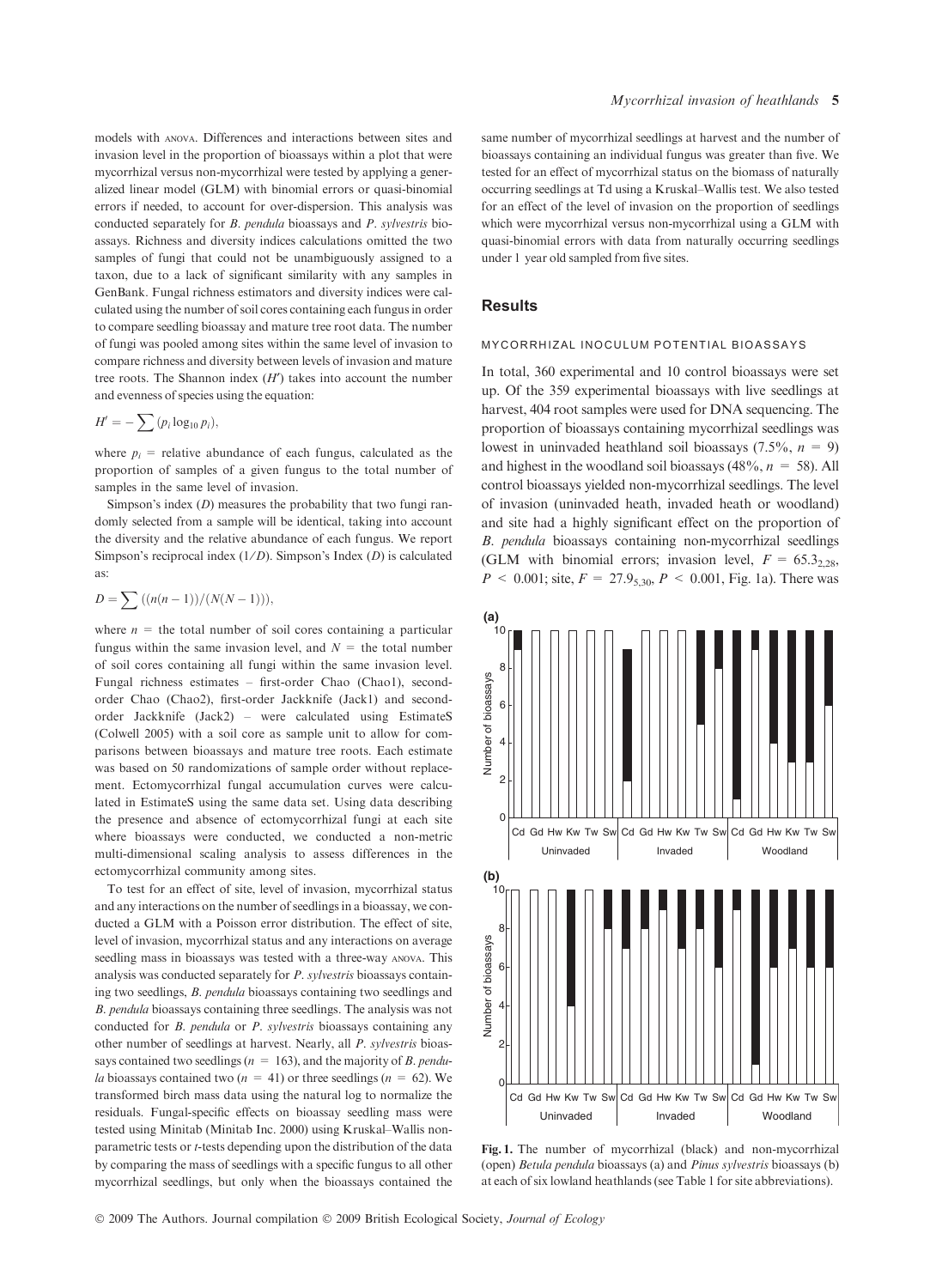no significant effect of site on the overall proportion of nonmycorrhizal Pinus bioassays, but level of invasion had a weak effect on the overall proportion of non-mycorrhizal bioassays (GLM with quasi-binomial errors,  $F = 3.11_{2,33}$ ,  $P = 0.058$ , Fig. 1b). There were site-dependent differences in the proportion of B. pendula and P. sylvestris seedlings becoming mycorrhizal. Cd is invaded solely by Betula resulting in nine of the ten B. pendula bioassays and one of the ten P. sylvestris bioassays grown in woodland soil being mycorrhizal at harvest. The reverse occurred at Gd, which is invaded by P. sylvestris only. The C. vulgaris cuttings survived in 83% of the experimental bioassays, but only 20% of the control bioassays. Bioassays varied in the number of live seedlings they contained at harvest (between one and three P. sylvestris seedlings or between one and eight B. pendula seedlings). To eliminate any effects of competition only bioassays containing the same number of seedlings were analysed for effect of mycorrhizal status on biomass (two seedlings for P. sylvestris bioassays, B. pendula bioassays containing two seedlings and three seedlings were analysed independently). The number of B. pendula seedlings in a bioassay was not significantly affected by mycorrhizal status of the bioassay or the level of invasion. Site had a significant effect on the number of B. pendula seedlings in a bioassay  $(\chi^2 = 14.5_{5,172}, P < 0.05)$ , the number of seedlings per bioassay was lowest at Hw and highest at Tw (average of 2.4 and 3.9 seedlings per bioassay, respectively). The number of seedlings in a P. sylvestris bioassay was not affected by site, level of invasion or mycorrhizal status. For B. pendula bioassays containing two seedlings, site and mycorrhizal status had significant effects on average seedling biomass (site  $F =$ 8.3<sub>5,34</sub>,  $P < 0.001$ ; mycorrhizal status  $F = 13.2_{1.34}$ ,  $P <$ 0.001). At the four sites where *B. pendula* mycorrhizal and non-mycorrhizal bioassays were present, the average biomass of seedlings in mycorrhizal bioassays was greater than that of seedlings in non-mycorrhizal bioassays. For *B. pendula* bioassays containing three seedlings, the site, level of invasion and mycorrhizal status had significant effects on seedling biomass (site  $F = 13.5_{5,53}$ ,  $P < 0.001$ ; level of invasion  $F = 9.5_{2,53}$ ,  $P < 0.001$ ; mycorrhizal status  $F = 5.5_{1.53}$ ,  $P < 0.05$ ; Fig. 2). On four out of five occasions when mycorrhizal and nonmycorrhizal bioassays were present at the same level of invasion at the same site, the average mass of B. pendula seedlings in mycorrhizal bioassays was greater than that in non-mycorrhizal bioassays.

For P. sylvestris bioassays, site and mycorrhizal status independently influenced biomass and there were multiple significant interactions. Mycorrhizal status and site showed significant effects  $(F = 8.9_{2,131}, P < 0.01, F = 2.6_{5,131},$  $P \leq 0.05$ , respectively), and there were significant two-way interactions between site and mycorrhizal status, level of invasion and site  $(F = 4.3_{5,131}, P < 0.01, F = 2.4_{10,131},$  $P < 0.05$ , respectively) and the three-way interaction between site, level of invasion and mycorrhizal status was also significant ( $F = 2.3_{6,131}$ ,  $P < 0.05$ ). On ten out of fourteen occasions when *P. sylvestris* mycorrhizal bioassays and nonmycorrhizal bioassays co-occurred within the same level of invasion at the same site, the average mass of mycorrhizal bio-



Fig. 2. Cumulative number of (a) Betula pendula and (b) Pinus sylvestris soil bioassays from each level of lowland heathland tree invasion for each identified ectomycorrhizal fungus across six sites. Black bars indicate woodland, grey bars invaded heath and open bars uninvaded heath. Numbers above bars indicate the number of sites at which the fungus was detected.

assay seedlings was heavier than non-mycorrhizal bioassay seedlings. Although the study was not designed to address fungal species-specific effects on seedling biomass, tests indicated there was no significant difference in the mass of P. sylvestris seedlings colonized by either *Lactarius hepaticus*, *Rhizopogon* luteolus, Suillus bovinus or S. variegatus compared to other mycorrhizal bioassays. The mass of B. pendula bioassay seedlings mycorrhizal with Lactarius hepaticus or Laccaria proxima was not significantly different to all other mycorrhizal B. pendula bioassay seedlings.

Overall, mycorrhizal fungal diversity increased from uninvaded to invaded heathland to woodland (Table 2). Mature trees supported a more diverse mycorrhizal community than that detected on seedlings in bioassays at all sites. Estimated fungal richness also increased with the level of tree invasion. Only Laccaria proxima, Rhizopogon luteolus, Suillus bovinus and S. variegatus formed mycorrhizas with seedlings grown on soil from uninvaded heathland (Fig. 2a,b). The only mycorrhizal B. pendula bioassay from uninvaded heathland soil was colonized by Laccaria proxima, this fungus was prevalent in Cd bioassays (forming mycorrhizas on thirteen of the seventeen mycorrhizal B. pendula bioassays). In contrast, Laccaria proxima only colonized one of the P. sylvestris bioassays at Cd. The proportion of mycorrhizal P. sylvestris bioassays grown on uninvaded heathland soil from Kw was high compared to the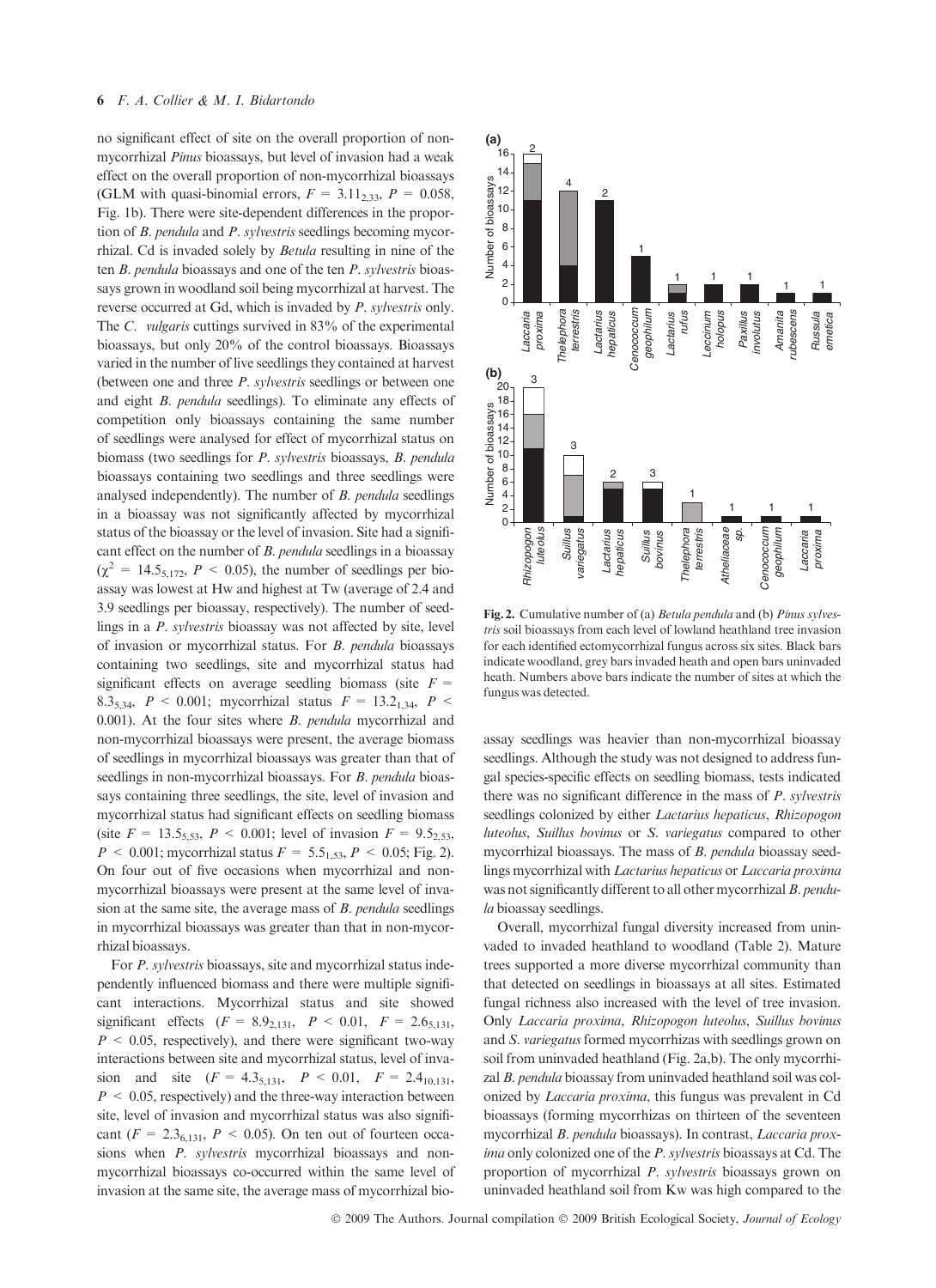|                      | Number<br>of fungi | Diversity indices |                                 | Estimated richness |       |       |       |
|----------------------|--------------------|-------------------|---------------------------------|--------------------|-------|-------|-------|
| Level of<br>invasion |                    | Shannon<br>(H')   | Simpson's<br>reciprocal $(1/D)$ | Chaol              | Chao2 | Jack1 | Jack2 |
| Uninvaded            | 4                  | 0.53              | 4.00                            | 5.00               | 4.98  | 5.97  | 7.90  |
| Invaded              | 6                  | 0.66              | 5.64                            | 7.00               | 6.98  | 7.97  | 9.90  |
| Woodland             | 12                 | 0.88              | 8.73                            | 16.33              | 16.28 | 17.92 | 20.85 |
| Tree roots           | 22                 | 1.23              | 15.06                           | 23.20              | 23.18 | 25.93 | 26.00 |

Table 2. Ectomycorrhizal fungal richness and diversity in uninvaded and invaded heathland and neighbouring woodland detected from seedling bioassays and in situ mature tree root ectomycorrhizas

other uninvaded heathland soil bioassays. The diversity of fungi in uninvaded heath at Kw was also relatively high, comprising three fungi (Rhizopogon luteolus, Suillus bovinus and S. variegatus). These closely related fungi are specific to Pinaceae and accordingly, all B. pendula bioassays from the same plots were non-mycorrhizal (Fig. 1a,b). The most prevalent fungus forming mycorrhizas in P. sylvestris bioassays was Rhizopogon luteolus (Fig. 2b). Laccaria proxima, Thelephora terrestris and Lactarius hepaticus were the most prevalent fungi in B. pendula bioassays (Fig. 2a). Most fungi identified in the bioassays were only detected at one or two field sites except for three of the more prevalent species, which were at three sites (Rhizopogon luteolus and S. variegatus) or four sites (T. terrestris). Suillus bovinus was less abundant but it was also present at three sites. The identity of the fungi forming mycorrhizas on two bioassays remains unconfirmed, e.g. neither they nor their closest relatives are currently represented in GenBank. Nonmetric multidimensional scaling generally clusters plots by heathland site rather than by invasion level (Fig. S1).

#### IN SITU MYCORHIZAS

In total 219 DNA sequences were obtained from tree root samples of 48 soil cores. Some of these samples yielded

sequences of non-mycorrhizal fungi but the ectomycorrhizal status of those roots based on morphology was ambiguous. There were also some duplicates of fungi sampled from a single soil core more than once. This is likely to have occurred when the morphology of the ectomycorrhizas varied due to differences in age. Ninety-three DNA sequences (40 soil cores) were used for analysis. The data were analysed as the number of fungi within each soil core and duplicates were removed. The soil cores from Gd and Sw yielded no ectomycorrhizas and the total number of roots at these two sites was exceptionally low (only three cores from Gd and five from Sw contained any roots). In contrast, ectomycorrhizas were found in every soil core (total ten cores per site) from Cd, Hw, Kw and Tw.

More fungi were detected on tree roots than on the woodland bioassays (22 and 13, respectively, Fig. 3). Lactarius hepaticus was the most prevalent fungus on mature tree roots. Three of the fungi that formed ectomycorrhizas on bioassay seedlings did not occur on any of the mature tree roots sampled (Laccaria proxima, Leccinum holopus and Suillus bovinus). One of these, Leccinum holopus only occurred on soil bioassays from Sw where no mature tree ectomycorrhizas were obtained. Additionally, neither of the unidentified fungi from the bioassays was detected on mature tree roots;



Fig. 3. Cumulative number of soil cores containing each ectomycorrhizal fungus detected on in situ tree roots in woodland soil at six lowland heathlands. The number above each bar indicates the number of sites where each fungus was detected.

© 2009 The Authors. Journal compilation © 2009 British Ecological Society, Journal of Ecology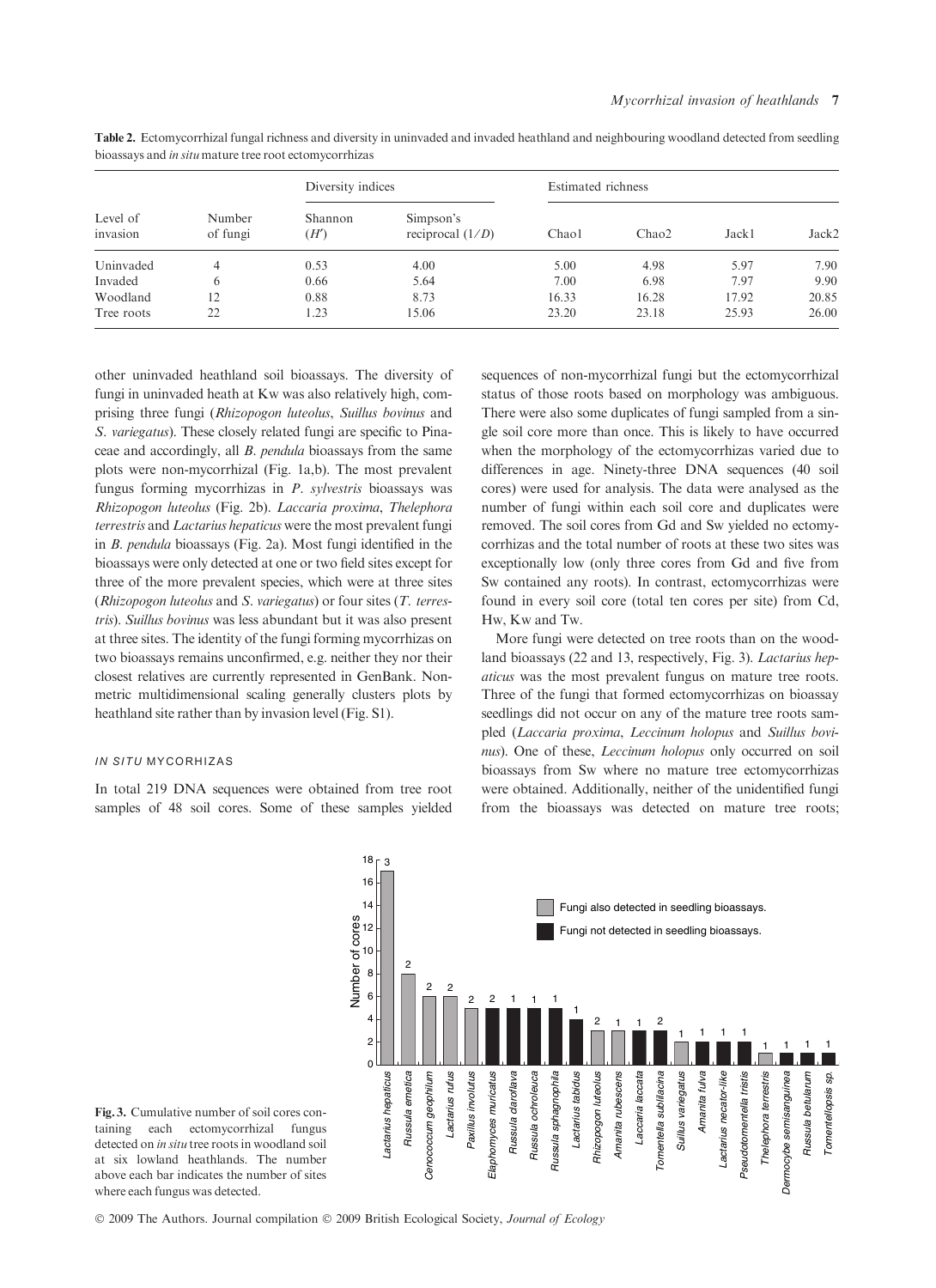however, these fungi originated from sites where no tree root ectomycorrhizas could be obtained from soil cores. Nine of the 22 fungi on mature tree roots also formed ectomycorrhizas with bioassay seedlings; these included the five most common tree root symbionts. In addition to well-known ectomycorrhizal fungi, a Ceratobasidium sp. was detected forming ectomycorrhizas in two soil cores from Kw. We know of only one previous report of Ceratobasidium ectomycorrhizas (Yagame et al. 2008). The majority of fungi within each level of invasion were detected as indicated by the near saturation of fungal accumulation curves (Fig. 4).

The number of naturally occurring seedlings less than 1 year old sampled from each site varied from two (Hw) to 1,020 (Td; Table 3). An additional 61 seedlings aged between 1 and 3 years were also sampled from four sites (Hw, Kw, Td and Tw) and 26 of these seedlings were non-ectomycorrhizal. The 1088 naturally occurring seedlings less than 1 year old and analysed for mycorrhizal status show a similar trend as bioassay seedlings in that the proportion of mycorrhizal seedlings increases as the level of invasion increases (Table 3).

In total, 242 seedlings were sampled from invaded heathland grids and no mycorrhizas were detected on any seedling. In contrast, of the seedlings sampled from woodland grids, 275 out of 388 were mycorrhizal. Outside of the grids at Td 49% of seedlings sampled from invaded heathland were mycorrhizal  $(n = 83)$  and none of the 192 seedlings sampled from otherwise uninvaded heathland were mycorrhizal. We weighed 983 Betula seedlings collected from Td in 2005. Naturally occurring mycorrhizal seedlings were significantly heavier than nonmycorrhizal seedlings (median mass =  $8.7 \times 10^{-4}$  g and  $1.16 \times 10^{-3}$  g, respectively, Kruskal–Wallis  $H = 6.38$ , d.f.  $= 1, P \le 0.05$  and the difference in mass increased over time (Fig. 5).



Fig. 4. Fungal accumulation curves for mature tree roots and bioassays from six sites.

Table 3. Number of naturally occurring Betula and Pinus sylvestris field seedlings less than 1 year old that were mycorrhizal (myc.) versus nonmycorrhizal (non-myc.) at five sites in uninvaded heathland (uninv.), invaded heathland (inv.) and woodland (wood.) and the ectomycorrhizal fungi detected. We did not find seedlings from each level of invasion at all sites. ND, no data

| Seedling      | <b>Site</b>    | Level<br>of invasion | Number<br>myc. | Number<br>non-myc. | Ectomycorrhizal fungi detected                                                                                                   |
|---------------|----------------|----------------------|----------------|--------------------|----------------------------------------------------------------------------------------------------------------------------------|
| Pinus         | Hw             | uninv.               | $\mathbf{0}$   |                    | <b>NA</b>                                                                                                                        |
| <b>Betula</b> | Td             | uninv.               | $\mathbf{0}$   | 192                | NA                                                                                                                               |
| Pinus         | Tw             | uniny.               | $\mathbf{0}$   | 6                  | NA                                                                                                                               |
| Pinus         | <b>Sw</b>      | inv.                 | 5              |                    | ND                                                                                                                               |
| <b>Betula</b> | Td             | inv.                 | 83             | 334                | Laccaria laccata, Leccinum holopus, Paxillus involutus,<br>Scleroderma citrinum, Tomentella bryophila,<br>Tomentella sublilacina |
| Pinus         | Td             | inv.                 |                | 8                  | ND                                                                                                                               |
| Betula        | Kw             | wood.                | 4              | 12                 | Lactarius hepaticus, Leccinum holopus, Paxillus<br>involutus                                                                     |
| Pinus         | K <sub>w</sub> | wood.                | 4              | 11                 | Lactarius tabidus, Tomentella sublilacina, Tomentella sp.                                                                        |
| Betula        | Td             | wood.                | 283            | 143                | Cenococcum geophilum, Laccaria laccata, Paxillus<br>involutus, Russula ochroleuca, Tomentella sublilacina                        |
| <b>Betula</b> | Tw             | wood.                | $\overline{4}$ | $\theta$           | Amanita fulva, Cenococcum geophilum                                                                                              |
| Pinus         | Tw             | wood.                | 5              | $\mathbf{0}$       | Cenococcum geophilum, Russula emetica, Xerocomus sp.                                                                             |

© 2009 The Authors. Journal compilation © 2009 British Ecological Society, Journal of Ecology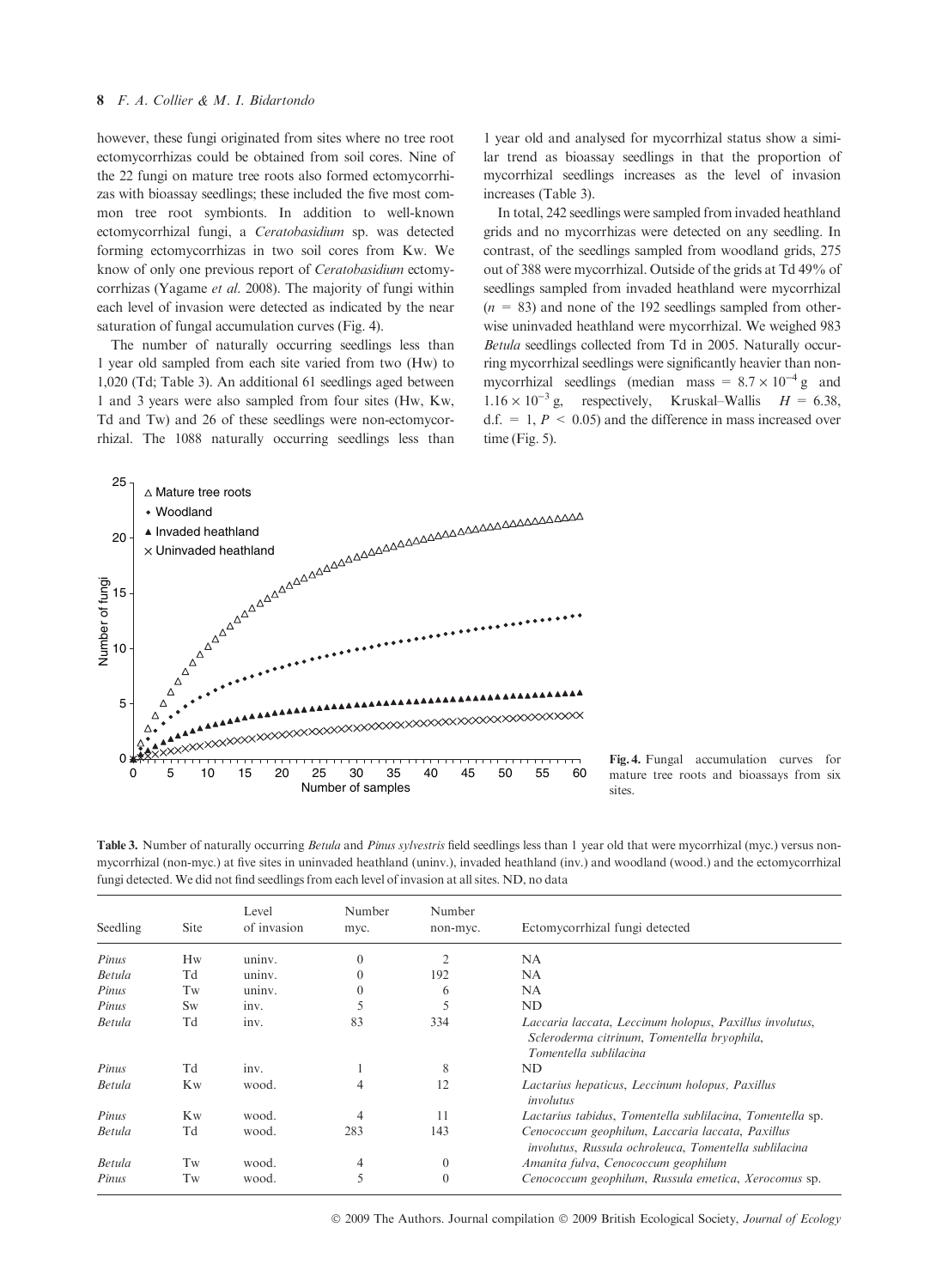

Fig. 5. Average mass of mycorrhizal (closed squares) and non-mycorrhizal (open squares) naturally occurring Betula seedlings collected from Thursley Common (Td) between 18 May 2005 (cotyledon stage) and 17 October 2005 (senescence). Error bars correspond to standard errors, error bars are not available for all dates because on some dates seedlings were weighed collectively and the mass averaged.

Based on five sites (Hw, Kw, Sw, Td and Tw) the level of invasion had a significant effect on the proportion of seedlings less than 1 year old which were mycorrhizal versus non-mycorrhizal ( $F = 47.2_{2.8}$ ,  $P < 0.001$ , Table 3). The list of fungi found on naturally occurring seedlings indicates that richness increases as the level of invasion increases from invaded heathland to woodland (Table 3). Some fungi detected on naturally occurring seedlings were not detected on bioassay seedlings or tree roots. Two of these, Scleroderma citrinum and Tomentella bryophila, were from a site (Td) that could not be used in the bioassays or mature tree analysis because of a wildfire that occurred in July 2006 devastating our sampling area. Overall, thirty ectomycorrhizal fungi were detected using bioassays and surveys of naturally occurring seedlings and mature tree roots (Fig. 6). Twenty-eight were detected in woodlands, eleven in invaded heathland and five in uninvaded heathland.

#### OUTPLANTED SEEDLINGS

On 31 October 2006, 144 experimental and 22 control P. sylvestris, 54 experimental and 24 control B. pendula surviving seedlings were harvested from transects at Tw. Two P. sylvestris seedlings were mycorrhizal with Suillus variegatus (Table 4). A DNA sequence was not obtained from one mycorrhizal B. pendula seedling. After the first harvest, 304 seedlings (225 P. sylvestris and 79 B. pendula) were left over winter. By February 2007, 113 seedlings were alive (96 P. sylvestris and 17 B. pendula). On 14 April 2007, the remaining 65 experimental and nine control P. sylvestris, and three experimental and two control B. pendula surviving seedlings were harvested. All B. pendula seedlings and control seedlings of both species were nonmycorrhizal, and four P. sylvestris seedlings were mycorrhizal with S. variegatus (Table 4). The four mycorrhizal P. sylvestris seedlings were located within the estimated rooting zone of their corresponding saplings.





Fig. 6. The ectomycorrhizal fungi of birch and pine in English lowland heathlands detected across six sites in bioassay and/or in situ surveys. B, P or BP (in bold) after a fungus name indicates whether it was detected with birch, pine, or birch and pine. B, P or BP (not in bold) after a fungus name indicates uncertainty, these fungi were detected on mature tree roots in mixed woodlands where the identity of the tree was not recorded when roots were sampled. Lactarius hepaticus is considered a pine specialist, but it was repeatedly detected in birch bioassays. The proportion of mycorrhizal seedlings is generally  $>50\%$  in woodland, c. 25% in invaded heathland and  $\leq 10\%$  in uninvaded heathland.

#### ENDOMYCORRHIZAL ASSESSMENT

On no occasion did any members of the Rhizoscyphus ericae aggregate form ectomycorrhizas in our study. In addition, we found no evidence of endomycorrhizal colonisation in B. pendula and P. sylvestris roots from bioassays. Nonetheless, members of the R. ericae clade were detected via PCR from roots of seven naturally occurring seedlings, 13 bioassay seedlings (four B. pendula, nine P. sylvestris), one tree root and 27 outplanted seedlings. Other clades (predominantly Meliniomyces variabilis) within the R. ericae aggregates were detected in roots from three woodland cores, 29 bioassays (17 B. pendula, 12 P. sylvestris), one naturally occurring seedling and two outplanted seedlings. Of 67 Calluna hair root samples, nine samples did not contain ericoid mycorrhizal structures, seven samples had ericoid mycorrhizal structures, but the staining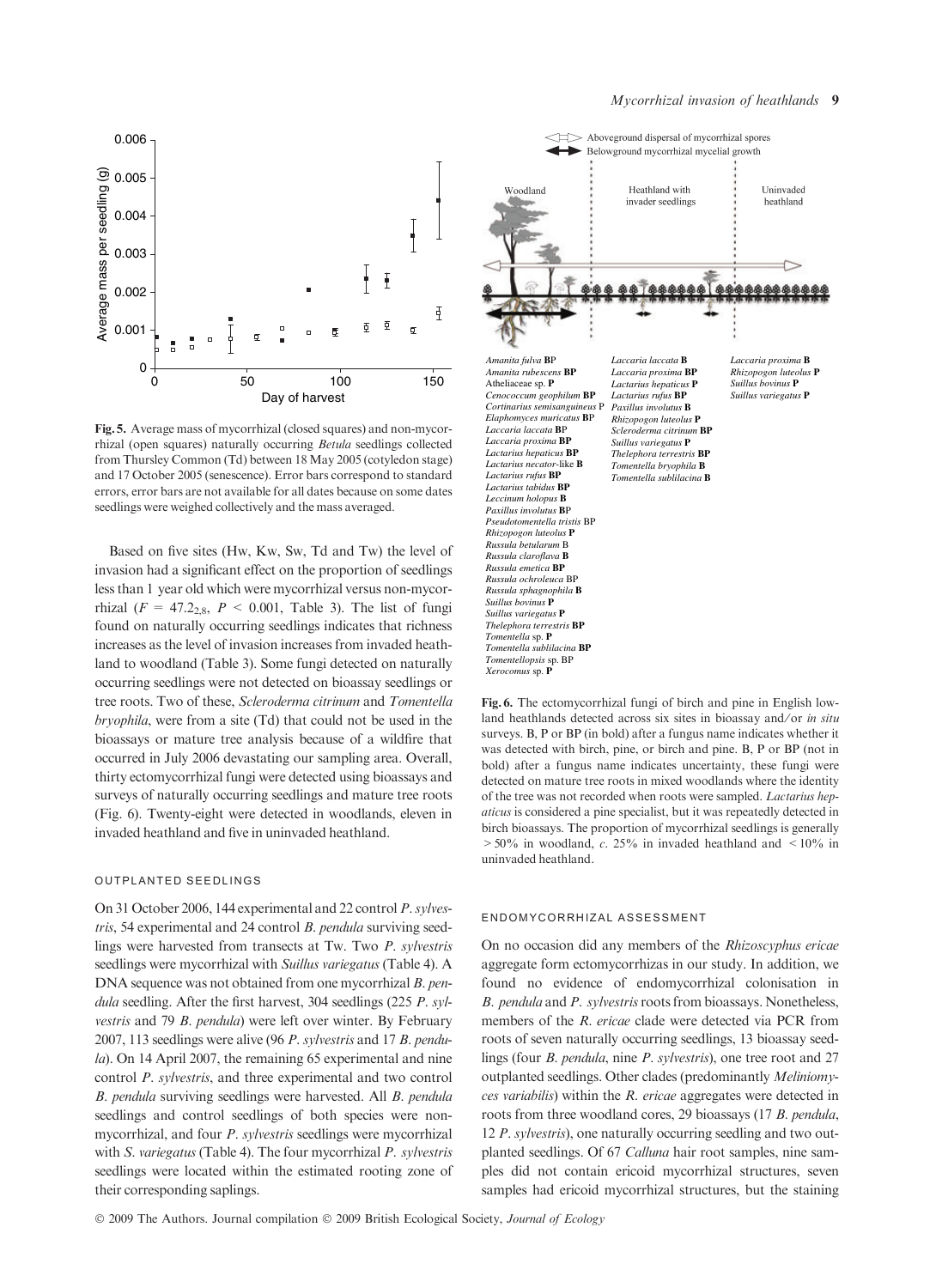Table 4. Number of outplanted Pinus sylvestris and Betula pendula seedlings mycorrhizal (myc.) or non-mycorrhizal (non-myc) at harvest in October 2006 and April 2007. Seedlings outplanted along transects radiating away from *Pinus sylvestris* and *Betula* saplings (experimental) and control transects with no focal sapling at Thursley (Tw)

| Date of harvest | Transect type | Outplanted seedling | Number myc. | Number non-myc. |
|-----------------|---------------|---------------------|-------------|-----------------|
| October         | Experimental  | B. pendula          |             | 53              |
| October         | Experimental  | P. sylvestris       |             | 142             |
| October         | Control       | B. pendula          |             | 24              |
| October         | Control       | P. sylvestris       |             | 22              |
| April           | Experimental  | B. pendula          |             |                 |
| April           | Experimental  | P. sylvestris       |             | 61              |
| April           | Control       | B. pendula          |             |                 |
| April           | Control       | P. sylvestris       |             |                 |

was too faint to approximate how many cells were colonized, 19 had  $\geq 50\%$  of cells colonized and the remainder had  $\leq 50\%$ of cells colonized.

#### **Discussion**

Overall, ectomycorrhizal inoculum in lowland heathlands is severely limited so that tree seedlings growing in heathland soil are predominantly non-mycorrhizal. There is an increase in mycorrhization and fungal diversity as the level of tree encroachment into heathlands increases and a higher fungal diversity on tree roots than on seedlings, thus supporting our first hypothesis. Lowland heathland sites differ in their ectomycorrhizal inoculum availability and diversity. Most of the rarely detected fungi were at only one or two sites, but some of the most abundant fungi occurred at three or four sites. Our results are congruent with those from bioassays similarly conducted at a subset of sites in 2005 and 2006 (Collier 2009) and studies demonstrating interannual stability of ectomycorrhizal communities (Izzo, Agbowo & Bruns 2005; Smith, Douhan & Rizzo 2007).

Fungi within the R. ericae species aggregate do not form ectomycorrhizas on Betula or P. sylvestris seedlings invading the lowland heathlands sampled; this is despite the ectomycorrhizal morphotype Piceirhiza bicolorata being placed within the same clade as the ericoid mycorrhizal fungus Rhizoscyphus ericae (= Hymenoscyphus ericae; Vrålstad, Fossheim & Schumacher 2000) and laboratory support for Vrålstad, Fossheim & Schumacher (2000) hypothesis of dual ericoidectomycorrhizal fungi (Vrålstad, Myhre & Schumacher 2002; Villarreal-Ruiz, Anderson & Alexander 2004). Arbuscular mycorrhizal fungi were not observed either.

Based on earlier work performed on primary or secondary successional sites (the Bush Estate studies; Newton 1992; Bowen 1994 and references therein; Jumpponen, Trappe & Cazares 2002; Nara et al. 2003b) our second hypothesis was that relatively fast-growing and putatively spore-dispersed ectomycorrhizal fungi (pioneer or 'r-selected') such as Hebeloma, Inocybe, Laccaria, Paxillus and Thelephora should dominate tree seedlings. However, of these fungi only Laccaria proxima is present in uninvaded heathland, where it has the potential to colonize primary invader seedlings. Neither Inocybe lacera, a common and widespread species fruiting in heathlands in the UK (Legon & Henrici 2005), nor Hebeloma, a dominant early-stage genus reported from the Bush Estate, were ever detected on our bioassays seedlings, tree roots, naturally occurring or outplanted seedlings at any of our sites. The lack of congruence with the Bush Estate studies may be due to one of the studies' caveats; the Bush Estate's agricultural soil was an ecologically unrealistic setting (Molina, Massicotte & Trappe 1992) and the rare linked studies that were carried out in native forest settings contradicted them (Fleming, Deacon & Last 1986; unpublished data mentioned in Deacon & Fleming 1992 and Fleming 1983). Additional reports show that Paxillus ectomycorrhizas dominate Betula seedlings outplanted within Betula woodland (Newton 1991; Newton & Pigott 1991); this fungus was rarely detected in bioassays (two bioassays from Tw), and it was present at two sites on tree roots (Hw and Cd) where it was far from dominant. On the other hand, we detected seven fungi not previously reported with Betula in Britain (Atkinson 1992) including a new genus (Elaphomyces). Taken together, these results give further credit to the idea that the geographic distributions of ectomycorrhizas merit investigation (Lilleskov & Parrent 2007).

One caveat of using bioassays is that taxa which specialize in forming mycorrhizas on established trees such as Russulaceae (Lactarius and Russula) (Termorshuizen 1991; Ryan & Alexander 1992; Nara, Nakaya & Hogetsu 2003a; Twieg, Durall & Simard 2007) and Amanita (Fox 1986) may not form mycorrhizas on the seedlings used in bioassays due to either host age preference or their inability to form mycorrhizas from the spores that are presumed to constitute the majority of the inoculum. The presence of certain fungal taxa in birch seedling bioassays indicates this study was not completely selective; Amanita sp. have been reported to not develop mycorrhizas on seedlings in bioassay conditions (Deacon, Donaldson & Last 1983; Taylor & Bruns 1999) but Amanita formed mycorrhizas, although rarely, in this study. Russulaceae were infrequent but not excluded from bioassays; particular exceptions are Lactarius hepaticus and L. rufus, which were the third and fourth most common fungi detected in B. pendula bioassays. Some Russulaceae can maintain mycorrhizas on seedlings in primary successional habitats when artificially inoculated (Nara 2006a) but do not occur naturally until vegetation patches containing plant hosts are c. 5 m<sup>2</sup> large (Nara, Nakaya & Hogetsu 2003a). Leccinum is not a common primary colonizing fungus (Nara,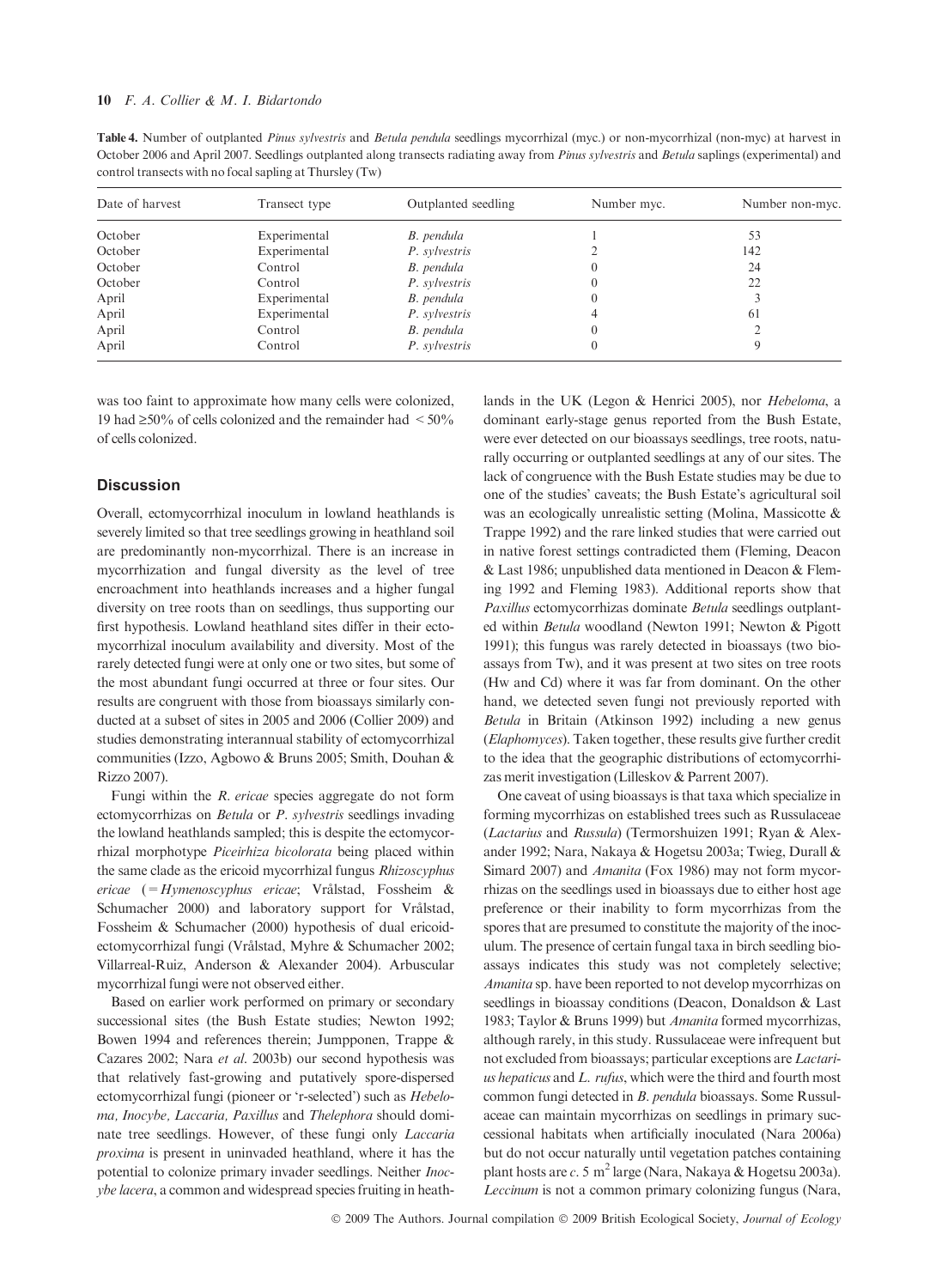Nakaya & Hogetsu 2003a) and it has been reported not to form mycorrhizas on birch under glasshouse conditions (Deacon, Donaldson & Last 1983) being dependent upon connections to living plants (Fleming 1984); Leccinum was detected in only six bioassays in our study. The rarity of Leccinum and Paxillus in bioassays may be indeed due to their reliance on rhizomorphs (root-like aggregations of hyphae), rather than spores, to colonize new roots (Newton 1992). The presence of these fungi, presumed to colonize vegetatively, indicates at least some viable ectomycorrhizas and ⁄ or mycelia, as well as spores, were present in bioassays.

Our Shannon's H' and Simpson's 1/D values were similar to those reported for individual tree species by Ishida, Nara & Hogetsu (2007). Twieg, Durall & Simard (2007) reported a Shannon diversity index near 2 for Betula papyrifera that did not increase significantly after trees had reached 5 years of age. The low tree diversity at lowland heathland sites is probably the reason for our overall diversity indices being much lower than in mixed woodlands elsewhere (Richard et al. 2005; Walker, Miller & Horton 2005; Tedersoo et al. 2006; Ishida, Nara & Hogetsu 2007). As expected, there is a higher mycorrhizal diversity in mature trees compared to seedlings, and the same holds true for invaded heath and woodland soil bioassay seedlings compared to uninvaded heathland soil bioassay seedlings. These findings corroborate those of Nara et al. (2003b) who found that the number of ectomycorrhizal fungal species increased as plant size increased at a volcanic desert, and Ashkannejhad & Horton (2006) who reported a higher diversity of fungi in more heavily forested sites on sand dunes. There can be higher fungal richness and diversity on seedlings near trees due to the formation of common mycelial networks (CMNs) in which growing ectomycorrhizal fungi connect the root systems of trees with those of establishing seedlings (Brownlee et al. 1983; Cline, Ammirati & Edmonds 2005; Dickie & Reich 2005; Lian et al. 2006) and can thereby control seedling survival, growth and nutrient uptake during primary succession (Nara & Hogetsu 2004; Nara 2006a,b).

Fungal life history and mycorrhization strategy largely determines ectomycorrhizal distribution and diversity within lowland heathlands. Common mycorrhizal networks can allow fungi that do not readily colonize seedlings via spores to proliferate and potentially participate in tree invasion secondarily within heathlands. Unexpectedly, CMN formation appeared to be weak for seedlings outplanted near Betula and Pinus saplings, contrary to our third hypothesis. However, two fungi that form rhizomorphs, Scleroderma citrinum and Paxillus involutus, were detected in some naturally occurring heathland seedlings. The complete or near absence of these two fungi from bioassays can be assigned to their reliance on CMNs rather than spores to colonize new roots (Newton 1992). In contrast, Suillus and Rhizopogon use a mixed colonization strategy with both rhizomorphs and spores being effective at colonizing seedling roots. Rhizopogon and Suillus are the main genera to form ectomycorrhizas on pine seedlings in uninvaded areas (Horton, Cazares & Bruns 1998; Ashkannejhad & Horton 2006) including lowland heathlands. These Pinaceae-specific fungi are also prevalent in deer faeces suggesting

a specialized method of dispersal and potential for formation of a spore bank; thus, these fungi are uniquely adapted for dispersal and survival in treeless areas (Ashkannejhad & Horton 2006). In woodland soils, Rhizopogon species can dominate the spore bank while being absent on mature tree roots, where they are considered poor competitors (Baar et al. 1999; Taylor & Bruns 1999; Twieg, Durall & Simard 2007). Although a generalist, T. terrestris is another ruderal fungus that actively colonizes seedlings in tree nurseries and saplings (Colpaert 1999); accordingly, it was common in invaded lowland heathland bioassays, but curiously it was absent from uninvaded heathland. In contrast, Russula and Lactarius (Russulaceae) were diverse and prevalent on mature tree roots (nine Russulaceae occurred in 37 soil cores) compared to bioassay seedlings (three Russulaceae occurred in 20 bioassays), further supporting evidence that Russulaceae are late-successional (Deacon & Fleming 1992; Ryan & Alexander 1992; Nara, Nakaya & Hogetsu 2003a; Twieg, Durall & Simard 2007).

These colonization strategies agree well with results from a pilot study conducted between April and September 2007 at uninvaded heathland in Tw where we placed woodlandcollected fresh sporocarps of Paxillus, Lactarius, Amanita, Thelephora and Suillus spp. – all abundant fruiters in woodland – next to outplanted *Betula* and *Pinus* seedlings. At harvest, we obtained ectomycorrhizas of only T. terrestris and Suillus bovinus in 73% of pines and of T. terrestris in 36% of birches (Collier 2009). This observation makes widespread ectomycorrhizal suppression (e.g. competitive or allelopathic, Robinson 1972; Genney, Alexander & Hartley 2000) in heathland soil appear unlikely. It is worth stressing that lack of mycorrhization in heathland bioassays and the field is due to a lack of inoculum, rather than to the design of our experiments or to suppression, because: (i) soils from both heathland and woodland in pine and birch bioassays were co-cultivated with Calluna, (ii) seedlings in the pilot sporocarp addition study became mycorrhizal within 3 months and (iii) outplanting experiments such as Fleming's (1984) conducted over shorter time periods resulted in all seedlings undergoing mycorrhization. Furthermore, the separation of fungi by their pioneer or non-pioneer abilities agrees with some surveys of naturally occurring and outplanted Betula and conifer seedlings in conifer forests and plantations (Thomas, Rogers & Jackson 1983; Blasius & Oberwinkler 1989; Deacon & Fleming 1992).

This study demonstrates that a limited suite of fungi is only rarely present to form mycorrhizas with tree seedlings in lowland heathlands. Under field conditions, the relatively rare mycorrhizal seedlings are significantly heavier than nonmycorrhizal seedlings; this supports our fourth hypothesis and concurs with a meta-analysis of 36 – mostly laboratory – studies (Karst et al. 2008). Under laboratory conditions, biomass was also affected by site and level of invasion, but generally, mycorrhizal seedlings were heavier than non-mycorrhizal seedlings. However, we detected weak survival effects of mycorrhization in the field – and no fungal species-specific effects in bioassays – compared to the absolute survival and strongly species-specific effects demonstrated for Salix under the harsher abiotic conditions of primary succession (Nara 2008)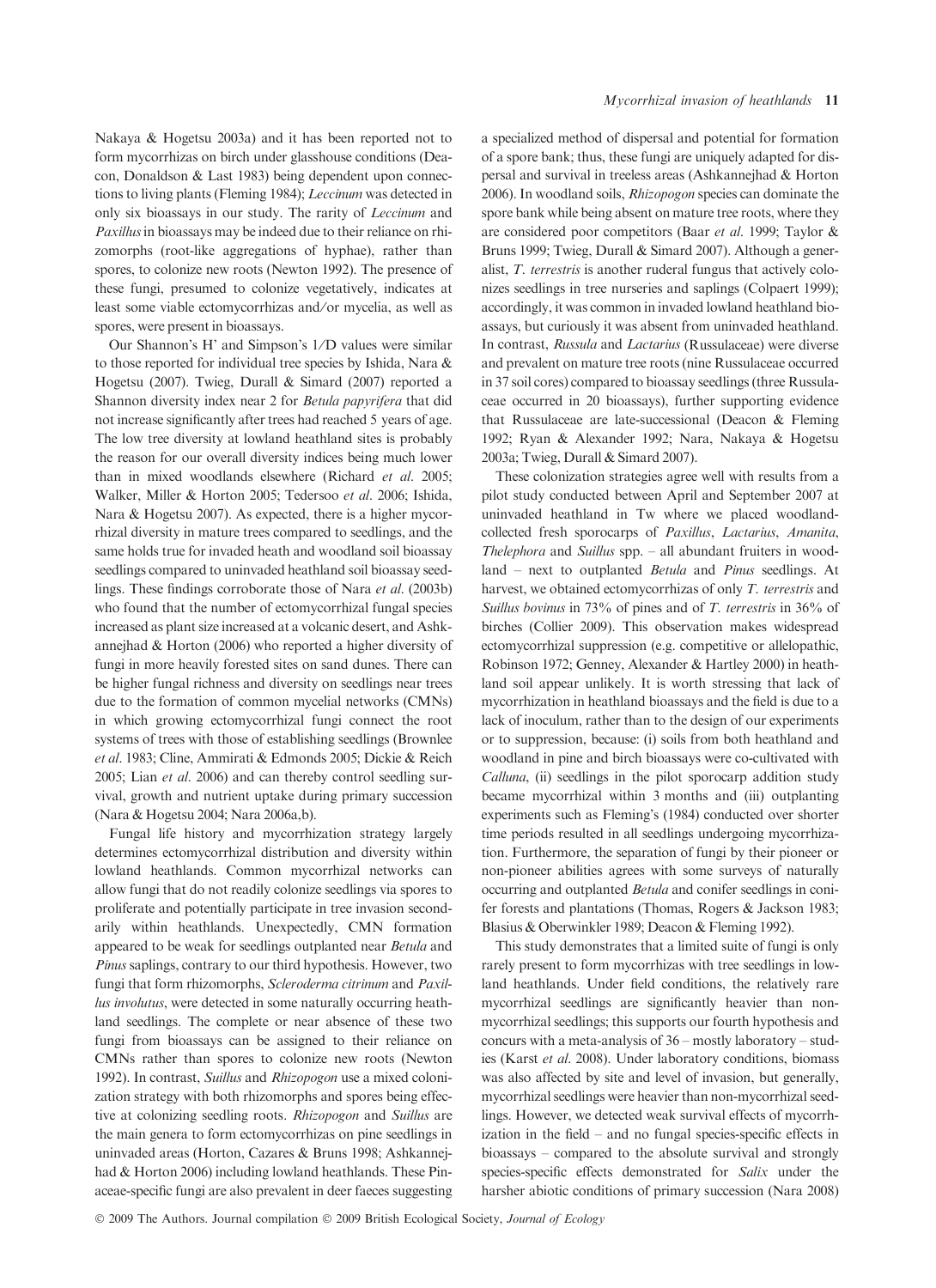and suggested earlier for Betula in northern upland heathlands (Miles 1973; Miles & Kinnaird 1979). We observed no growth depression in mycorrhizal seedlings as an initial cost of mycorrhization, even though mycorrhization was observed in some cases as soon as seedlings had emerged above-ground. In most of England, secondary succession from heathland to woodland occurs under relatively, and increasingly, mild abiotic conditions and in the context of a history of soil eutrophication. Both factors may contribute to non-mycorrhizal survival in otherwise extremely nutrient-poor heather-dominated soils and they merit investigation. With limited mycorrhizal spore dispersal from adjacent woodland, poorly developed mycorrhizal spore banks and weak common mycorrhizal networks, a 'sit-and-wait' strategy by tree seedlings is feasible in English lowland heathlands. In conclusion, this study has achieved its main objectives: determining the distribution of ectomycorrhizal fungal inoculum in lowland heathland soils and identifying the ectomycorrhizal fungi involved in tree encroachment upon lowland heathlands. This knowledge framework provides the stepping stones required for future ecologically relevant modelling and targeted experimentation aimed at understanding tree invasions.

#### Acknowledgements

We thank the Natural Environment Research Council (grant NE/C510291/1) to M.I.B.) and the eight anonymous referees of the application for their comments, Rose Strickland-Constable, Richard Waterman and Ellen Fry for assistance in the field, Peter Manning and David Read for comments on a draft of this manuscript, Drs. Tim Barraclough and Fabiana Gordon for statistical advice, the editor and referees for their comments on the manuscript, and the following for facilitating site access: Michael Taylor (Cavenham Heath NNR), Ian Nicol (Holt Heath NNR), Bob Lord (Kingston Great Common NNR), Tim Brodie-James (Stoborough Heath NNR), Angela Peters (Studland & Godlingston Heath NNR), Simon Nobes and James Giles (Thursley NNR) and Isabel Alonso (Natural England).

#### **References**

- Andersen, M.D. & Baker, W.L. (2006) Reconstructing landscape-scale tree invasion using survey notes in the Medicine Bow Mountains, Wyoming, USA. Landscape Ecology, 21, 243–258.
- Ashkannejhad, S. & Horton, T.R. (2006) Ectomycorrhizal ecology under primary succession on coastal sand dunes: interactions involving Pinus contorta, suilloid fungi and deer. New Phytologist, 169, 345–354.
- Atkinson, M.D. (1992) Betula pendula Roth, B. verrucosa Ehrh and B. pubescens Ehrh. Journal of Ecology, 80, 837–870.
- Baar, J., Horton, T.R., Kretzer, A.M. & Bruns, T.D. (1999) Mycorrhizal colonization of Pinus muricata from resistant propagules after a stand-replacing wildfire. New Phytologist, 143, 409–418.
- Bidartondo, M.I., Baar, J. & Bruns, T.D. (2001) Low ectomycorrhizal inoculum potential and diversity from soils in and near ancient forests of bristlecone pine (Pinus longaeva). Canadian Journal of Botany-Revue Canadienne De Botanique, 79, 293–299.
- Blasius, D. & Oberwinkler, F. (1989) Succession of mycorrhizae a matter of tree age or stand age. Annales Des Sciences Forestieres, 46, S758–S761.
- Boerner, R.E.J., DeMars, B.G. & Leicht, P.N. (1996) Spatial patterns of mycorrhizal infectiveness of soils long a successional chronosequence. Mycorrhiza, 6, 79–90.
- Bowen, G.D. (1994) The ecology of ectomycorrhiza formation and functioning. Plant and Soil, 159, 61–67.
- Brownlee, C., Duddridge, J.A., Malibari, A. & Read, D.J. (1983) The structure and function of mycelial systems of ectomycorrhizal roots with special reference to their role in forming inter-plant connections and providing pathways for assimilate and water transport. Plant and Soil, 71, 433–443.
- Bruno, J.F., Stachowicz, J.J. & Bertness, M.D. (2003) Inclusion of facilitation into ecological theory. Trends in Ecology & Evolution, 18, 119–125.
- Bruns, T., Tan, J., Bidartondo, M., Szaro, T. & Redecker, D. (2002) Survival of Suillus pungens and Amanita francheti ectomycorrhizal genets was rare or absent after a stand-replacing wildfire. New Phytologist, 155, 517–523.
- Cline, E.T., Ammirati, J.F. & Edmonds, R.L. (2005) Does proximity to mature trees influence ectomycorrhizal fungus communities of Douglas-fir seedlings? New Phytologist, 166, 993–1009.
- Collier, F.A. (2009). The Mycorrhizal Fungi Involved in the Tree Invasion of Lowland Heathlands. Unpublished PhD thesis, Department of Life Sciences, Imperial College London, London.
- Colpaert, J.V. (1999) Thelephora. Ectomycorrhizal Fungi: Key Genera in Profile (eds J.W.G. Cairney & S.M. Chambers), pp. 325–345, Springer, Berlin.
- Colwell, R.K. (2005) EstimateS: Statistical Estimation of Species Richness and Shared Species from Samples. User's guide and application published at: http://purl.oclc.org/estimates.
- Crawley, M.J. (1997) Plant Ecology, 2nd edn. Blackwell Science, Oxford.
- Deacon, J.W., Donaldson, S.J. & Last, F.T. (1983) Sequences and interactions of mycorrhizal fungi on birch. Plant and Soil, 71, 257–262.
- Deacon, J.W. & Fleming, L.V. (1992) Interactions of ectomycorrhizal fungi. Mycorrhizal Functioning (ed.M.F. Allen), 249–300, Chapman & Hall, London.
- Dickie, I.A. & Reich, P.B. (2005) Ectomycorrhizal fungal communities at forest edges. Journal of Ecology, 93, 244–255.
- Dighton, J. & Mason, P.A. (1984) Mycorrhizal dynamics during forest tree development. Developmental Biology of Higher Fungi. British Mycological Society Symposium. Cambridge University Press, Manchester.
- Edgar, R.C. (2004) MUSCLE: muscle sequence alignment with high accuracy and high throughput. Nucleic Acids Research, 35, 1792–1797.
- Fleming, L.V. (1983) Succession of mycorrhizal fungi on birch infection of seedlings planted around mature trees. Plant and Soil, 71, 263-267.
- Fleming, L.V. (1984) Effects of soil trenching and coring on the formation of ectomycorrhizas on birch seedlings grown around mature trees. New Phytologist, 98, 143–153.
- Fleming, L.V. (1985) Experimental-study of sequences of ectomycorrhizal fungi on birch (Betula sp) seedling root systems. Soil Biology & Biochemistry, 17, 591–600.
- Fleming, L.V., Deacon, J.W. & Last, F.T. (1986) Ectomycorrhizal succession in a Scottish birch wood. Mycorrhizae: physiology and genetics(eds V. Gianinazzi-Pearson & S. Gianinazzi), pp. 259–264. INRA, Paris.
- Ford, E.D., Mason, P.A. & Pelham, J. (1980) Spatial patterns of sporophore distribution around a young birch tree in 3 successive years. Transactions of the British Mycological Society, 75, 287–296.
- Fox, F.M. (1983) Role of basidiospores as inocula of mycorrhizal fungi of birch. Plant and Soil, 71, 269–273.
- Fox, F.M. (1986) Grouping of ectomycorrhizal fungi of birch and pine, based on establishment of mycorrhizas on seedlings from spores in unsterile soils. Transactions of the British Mycological Society, 87, 371–380.
- Gardes, M. & Bruns, T.D. (1993) ITS primers with enhanced specificity for basidiomycetes – application to the identification of mycorrhizae and rusts. Molecular Ecology, 2, 113–118.
- Gardes, M. & Bruns, T.D. (1996) Community structure of ectomycorrhizal fungi in a Pinus muricata forest: above- and below-ground views. Canadian Journal of Botany-Revue Canadienne De Botanique, 74, 1572–1583.
- Genney, D.R., Alexander, I.J. & Hartley, S.E. (2000) Exclusion of grass roots from soil organic layers by Calluna: the role of ericoid mycorrhizas. Journal of Experimental Botany, 51, 1117–1125.
- Gibson, F. & Deacon, J.W. (1988) Experimental-study of establishment of ectomycorrhizas in different regions of birch root systems. Transactions of the British Mycological Society, 91, 239–251.
- Gimingham, C.H. (1978) Calluna and its associated species some aspects of coexistence in communities. Vegetatio, 36, 179–186.
- Gimingham, C.H. (1992) The Lowland Heathland Management Book. English Nature, Peterborough.
- Grogan, P., Baar, J. & Bruns, T.D. (2000) Below-ground ectomycorrhizal community structure in a recently burned bishop pine forest. Journal of Ecology, 88, 1051–1062.
- Haigh, J.M. (2001) Dual mycorrhizal symbiosis in Salix: the role of arbuscular mycorrhizal fungi in an ectomycorrhizal genus. PhD thesis, University of York, York.
- Haskins, K.E. & Gehring, C.A. (2005) Evidence for mutualist limitation: the impacts of conspecific density on the mycorrhizal inoculum potential of woodland soils. Oecologia, 145, 123–131.
- Hester, A.J., Gimingham, C.H. & Miles, J. (1991a) Succession from heather moorland to birch woodland .3. Seed availability, germination and early growth. Journal of Ecology, 79, 329–344.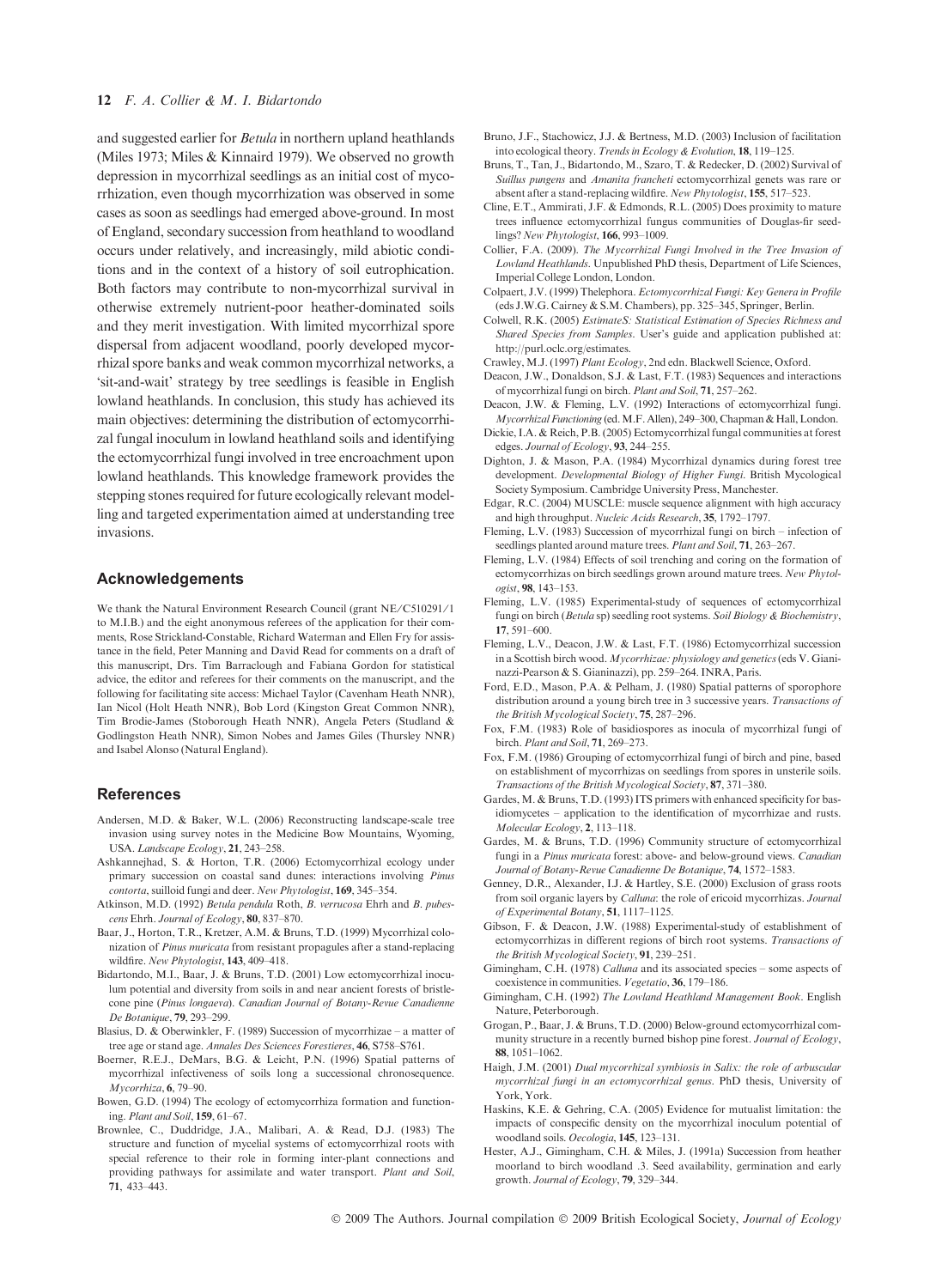- Hester, A.J., Miles, J. & Gimingham, C.H. (1991b) Succession from heather moorland to birch woodland .1. Experimental alteration of specific environmental-conditions in the field. Journal of Ecology, 79, 303–315.
- Horton, T.R. & Bruns, T.D. (2001) The molecular revolution in ectomycorrhizal ecology: peeking into the black-box. Molecular Ecology, 10, 1855–1871.
- Horton, T.R., Cazares, E. & Bruns, T.D. (1998) Ectomycorrhizal, vesicular-arbuscular and dark septate fungal colonization of bishop pine (Pinus muri- $\epsilon$  cata) seedlings in the first 5 months of growth after wildfire. *Mycorrhiza*, 8, 11–18.
- Horton, T.R. & van der Heijden, M.G.A. (2008) The role of symbioses in seedling establishment and survival. Seedling Ecology & Evolution (eds M.A. Leck, V.T. Parker & R.L. Simpson), pp. 189–213, Cambridge, Cambridge, UK.
- Ishida, T.A., Nara, K. & Hogetsu, T. (2007) Host effects on ectomycorrhizal fungal communities: insight from eight host species in mixed conifer-broadleaf forests. New Phytologist, 174, 430–440.
- Izzo, A., Agbowo, J. & Bruns, T.D. (2005) Detection of plot-level changes in ectomycorrhizal communities across years in an old-growth mixed-conifer forest. New Phytologist, 166, 619–630.
- Jeanmougin, F., Thompson, J.D., Gouy, M., Higgins, D.G. & Gibson, T.J. (1998) Multiple sequence alignment with Clustal X. Trends in Biochemical Sciences, 23, 403–405.
- Jonsson, L., Dahlberg, A., Nilsson, M.-C., Kårén, O. & Zackrisson, O. (1999). Continuity of ectomycorrhizal fungi in self-regenerating boreal Pinus sylvestris forests studied by comparing mycobiont diversity on seedlings and mature trees. New Phytologist, 142, 151–162.
- Jumpponen, A., Trappe, J.M. & Cazares, E. (2002) Occurrence of ectomycorrhizal fungi on the forefront of retreating Lyman Glacier (Washington, USA) in relation to time since deglaciation. Mycorrhiza, 12, 43–49.
- Karst, J., Marczak, L., Jones, M.D. & Turkington, R. (2008) The mutualism– parasitism continuum in ectomycorrhizas: A quantitative assessment using meta-analysis. Ecology, 89, 1032–1042.
- Kennedy, P.G., Bergemann, S.E., Hortal, S. & Bruns, T.D. (2007) Determining the outcome of field-based competition between two Rhizopogon species using real-time PCR. Molecular Ecology, 16, 881–890.
- Khoon, G.W. & Gimingham, C.H. (1984) Birch regeneration in heath vegetation. Proceedings of the Royal Society of Edinburgh Section B-Biological Sciences, 85, 73–81.
- Last, F.T., Dighton, J. & Mason, P.A. (1987) Successions of sheathing mycorrhizal fungi. Trends in Ecology & Evolution, 2, 157–161.
- Last, F.T., Mason, P.A., Wilson, J. & Deacon, J.W. (1983) Fine roots and sheathing mycorrhizas – their formation, function and dynamics. Plant and Soil, 71, 9–21.
- Last, F.T., Mason, P.A., Ingleby, K. & Fleming, L.V. (1984) Succession of fruitbodies of sheathing mycorrhizal fungi associated with Betula pendula. Forest Ecology and Management, 9, 229–234.
- Legon, N.W. & Henrici, A. (2005) Checklist of the British & Irish Basidiomycota. Kew, London.
- Lian, C.L., Narimatsu, M., Nara, K. & Hogetsu, T. (2006) Tricholoma matsutake in a natural Pinus densiflora forest: correspondence between above- and below-ground genets, association with multiple host trees and alteration of existing ectomycorrhizal communities. New Phytologist, 171, 825–836.
- Lilleskov, E.A. & Parrent, J.L. (2007) Can we develop general predictive models of mycorrhizal fungal community-environment relationships? New Phytologist, 174, 250–256.
- Maddison, D.R. & Maddison, W.P. (2003) MacClade 4: Analysis of Phylogeny and Character Evolution. Version 4.06. Sinauer Associates, Sunderland, Massachusetts.
- Manning, P., Putwain, P.D. & Webb, N.R. (2004) Identifying and modelling the determinants of woody plant invasion of lowland heath. Journal of Ecology, 92, 868–881.
- Manning, P., Putwain, P.D. & Webb, N.R. (2005) Formulating a general statistical model for Betula spp. invasion of lowland heath ecosystems. Journal of Applied Ecology, 42, 1031–1041.
- Marrs, R.H. (1987) Studies on the conservation of lowland Calluna heaths .1. Control of birch and bracken and its effect on heath vegetation. Journal of Applied Ecology, 24, 163–175.
- Mason, P.A., Wilson, J. & Last, F.T. (1984) Mycorrhizal fungi of Betula spp factors affecting their cccurrence. Proceedings of the Royal Society of Edinburgh Section B-Biological Sciences, 85, 141–151.
- Mason, P.A., Wilson, J., Last, F.T. & Walker, C. (1983) The concept of succession in relation to the spread of sheathing mycorrhizal fungi on inoculated tree seedlings growing in unsterile soils. Plant and Soil, 71, 247–256.
- Miles, J. (1973) Early mortality and survival of self-sown seedlings in Glenfeshie, Inverness-shire. Journal of Ecology, 61, 93–98.
- Miles, J. & Kinnaird, J.W. (1979) The establishment and regeneration of birch Juniper and Scotch pine in the Scottish Highlands UK. Scottish Forestry, 33, 102–119.
- Minitab Inc. (2000) http://www.minitab.com. Minitab Statistical Software 13.1.
- Mitchell, R.J., Marrs, R.H., Le Duc, M.G. & Auld, M.H.D. (1997) A study of succession on lowland heaths in Dorset, southern England: Changes in vegetation and soil chemical properties. Journal of Applied Ecology, 34, 1426– 1444.
- Mitchell, R.J., Auld, M.H.D., Hughes, J.M. & Marrs, R.H. (2000) Estimates of nutrient removal during heathland restoration on successional sites in Dorset, southern England. Biological Conservation, 95, 233-246.
- Molina, R., Massicotte, H. & Trappe, J.M. (1992) Specificity phenomena in mycorrhizal symbioses: community-ecological consequences and practical implications. Mycorrhizal functioning: an integrative plant-fungal process (ed. M.F. Allen), pp. 357–423, Chapman and Hall, London.
- Nara, K. (2006a) Ectomycorrhizal networks and seedling establishment during early primary succession. New Phytologist, 169, 169–178.
- Nara, K. (2006b) Pioneer dwarf willow may facilitate tree succession by providing late colonizers with compatible ectomycorrhizal fungi in a primary successional volcanic desert. New Phytologist, 171, 187–198.
- Nara, K. (2008) Community developmental patterns and ecological functions of ectomycorrhizal fungi: Implications from primary succession. Mycorrhiza: State of the Art, Genetics and Molecular Biology, Eco-function, Biotechnology, Eco-physiology, Structure and Systematics (ed. A. Varma), pp. 581–599, Springer-Verlag, Berlin.
- Nara, K. & Hogetsu, T. (2004) Ectomycorrhizal fungi on established shrubs facilitate subsequent seedling establishment of successional plant species. Ecology, 85, 1700–1707.
- Nara, K., Nakaya, H. & Hogetsu, T. (2003a) Ectomycorrhizal sporocarp succession and production during early primary succession on Mount Fuji. New Phytologist, 158, 193–206.
- Nara, K., Nakaya, H., Wu, B.Y., Zhou, Z.H. & Hogetsu, T. (2003b) Underground primary succession of ectomycorrhizal fungi in a volcanic desert on Mount Fuji. New Phytologist, 159, 743-756.
- Newton, A.C. (1991) Mineral nutrition and mycorrhizal infection of seedling oak and birch. III. Epidemiological aspects of ectomycorrhizal infection and the relationship to seedling growth. New Phytologist, 117, 53–60.
- Newton, A.C. (1992) Towards a functional classification of ectomycorrhizal fungi. Mycorrhiza, 2, 75–79.
- Newton, A.C. & Pigott, C.D. (1991) Mineral-nutrition and mycorrhizal infection of seedling oak and birch .1. Nutrient-uptake and the development of mycorrhizal infection during seedling establishment. New Phytologist, 117, 37–44.
- Otten, W., Bailey, D.J. & Gilligan, C.A. (2004) Empirical evidence of spatial thresholds to control invasion of fungal parasites and saprotrophs. New Phytologist, 163, 125–132.
- Peay, K.G., Kennedy, P.G. & Bruns, T.D. (2008) Fungal community ecology: A hybrid beast with a molecular master. BioScience, 58, 799-810.
- Peterson, R.L. & Massicotte, H. (2004) Mycorrhizas: Anatomy and Cell Biology. CABI Publishing, Wallingford, UK.
- R Development Core Team (2008) R: A Language and Environment for Statistical Computing. R Foundation for Statistical Computing, Vienna, Austria. URL http://www.R-project.org (downloaded 13 October 2008).
- Read, D.J. (1989) The nitrogen nutrition of mycorrhizal fungi and their host plants. Nitrogen, Phosphorus and Sulphur Utilisation by Fungi (eds L.L. Boddy, R. Marchant & D.J. Read), pp. 181–204, University Press, Cambridge.
- Read, D.J. (1998) The mycorrhizal status of Pinus. Ecology & Biogeography of Pinus (ed. D.M. Richardson), pp. 324–340, Cambridge University Press, Cambridge.
- Richard, F., Millot, S., Gardes, M. & Selosse, M.A. (2005) Diversity and specificity of ectomycorrhizal fungi retrieved from an old-growth Mediterranean forest dominated by Quercus ilex. New Phytologist, 166, 1011–1023.
- Richardson, D.M. & Higgins, S.I. (1998) Pines as invaders in the southern hemisphere. Ecology and Biogeography of Pinus (ed. D.M. Richardson), pp. 450–473, University Press, Cambridge.
- Richardson, D.M., Allsopp, N., D'Antonio, C.M., Milton, S.J. & Rejmanek, M. (2000) Plant invasions – the role of mutualisms. Biological Reviews, 75, 65–93.
- Robinson, R.K. (1972) The production by roots of Calluna vulgaris of a factor inhibitory to growth of some mycorrhizal fungi. Journal of Ecology, 60, 219–224.